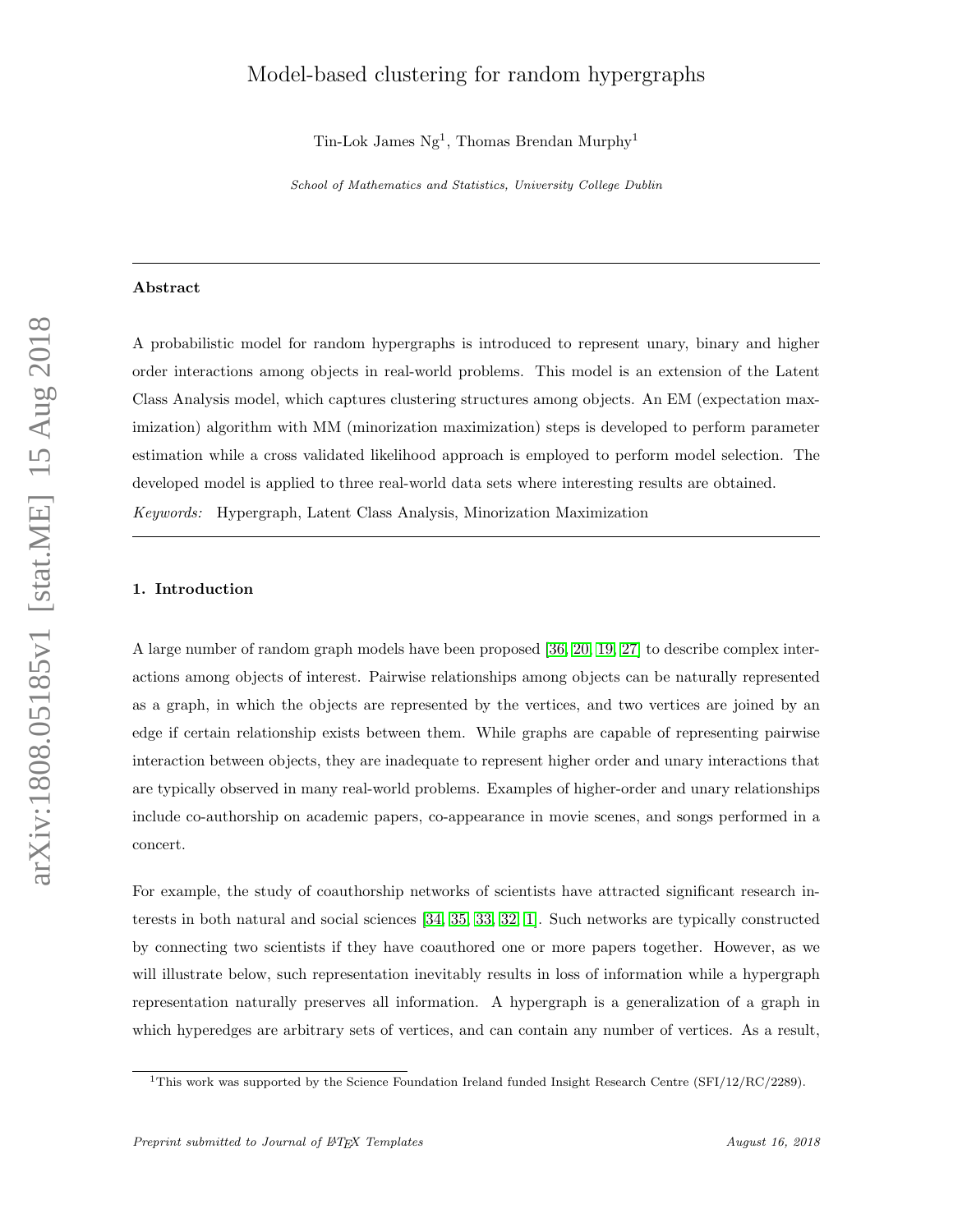hypergraphs are capable of representing relationships of any arbitrary orders.

We consider a simple example of a coauthorship network with 7 authors and 4 papers in order to illustrate the benefits of hypergraph modelling. A hypergraph representation of the network is given in Figure [1](#page-2-0) where the vertices  $v_1, v_2, \ldots, v_7$  represent the authors while the hyperedges  $e_1, \ldots, e_4$ represent the papers. For example, the paper  $e_1$  is written by four authors  $v_1, v_2, v_3$  and  $v_4$ , and the paper  $e_2$  is written by two authors  $v_2$  and  $v_3$ , while the paper  $e_4$  has a single author  $v_4$ .

On the other hand, a graph representation of this coauthorship network with edges between any two authors who have coauthored at least one paper results in the edge set  $\{(v_1, v_2), (v_1, v_3), (v_1, v_4), (v_2, v_3),$  $(v_2, v_4), (v_3, v_4), (v_3, v_5), (v_3, v_6), (v_5, v_6)\}.$  It is evident that much information is lost with this representation. In particular, this representation removes information about the number of authors that co-authored a paper. For example, one can only deduce from this edge set that  $v_3$  has co-authored with  $v_1$  and  $v_2$  while unable to conclude that the co-authorship was for the same paper. Furthermore, the hyperedge  $e_4$  which contains a singleton  $v_4$  is left out in the graph representation.

A number of random hypergraph models were studied in probability and combinatorics literature where theoretical properties such as phase transition, chromatic number were investigated [\[23,](#page-19-6) [15,](#page-18-2) [5,](#page-17-1) [9,](#page-18-3) [38\]](#page-20-0). A novel parametrization of distributions on hypergraphs based on geometry of points is proposed in [\[30\]](#page-19-7) which is used to infer Markov structure for multivariate distributions.

On the other hand, statistical modeling with random hypergraph is less explored. [\[44\]](#page-20-1) introduced the hypergraph beta model with three variants, which is a natural extension of the beta model for random graphs  $[21]$ . In their model, the probability of a hyperedge e appearing in the hypergraph is parameterized by a vector  $\beta \in \mathbb{R}^N$ , which represents the "attractiveness" of each vertex. However, their model does not capture clustering among objects which is a typical real world phenomenon. In addition, the assumption of an upper bound on the size of hyperedges violates many real world data sets.

One may equivalently represent a hypergraph using a bipartite network (also called two-mode network and affiliation network). Two-mode networks consist of two different kinds of vertices and edges can only be observed between the two types of vertices, but not between vertices of the same type. A hypergraph can be represented as a two-mode by considering the hyperedges as a second type of vertices. For example, an equivalent bipartite representation of the hypergraph shown in Figure [1](#page-2-0) is provided in Figure [2](#page-3-0) where the hyperedges  $\{e_1, \ldots, e_4\}$  are now replaced by the four green vertices.

Two-mode networks have been studied in various disciplines including computer science [\[37\]](#page-19-8), social sciences [\[10,](#page-18-5) [40,](#page-20-2) [24,](#page-19-9) [12\]](#page-18-6) and physics [\[29\]](#page-19-10). A number of approaches have been proposed to analyze and model two-mode network data [\[2,](#page-17-2) [40,](#page-20-2) [8,](#page-17-3) [26,](#page-19-11) [46,](#page-20-3) [43\]](#page-20-4). In particular, models originally developed for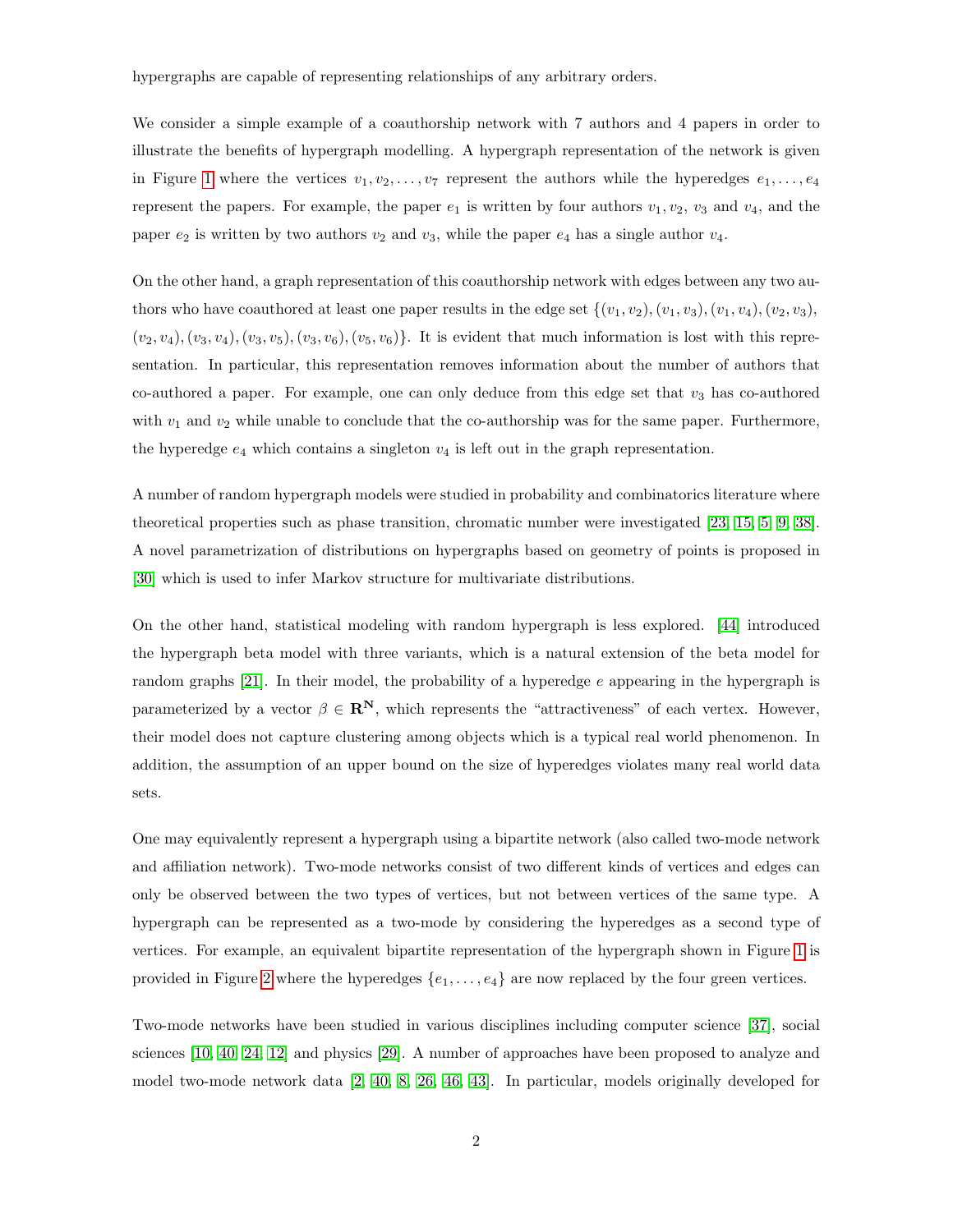

<span id="page-2-0"></span>Figure 1: A hypergraph representation of a coauthorship network.

binary networks were extended for two-mode networks.

[\[8\]](#page-17-3) developed a blockmodeling approach of two-mode network data which aims to simultaneously partition the two types of vertices into blocks. [\[41\]](#page-20-5) proposed exponential random graph models (ERGMs) for two-mode networks which models the logit of the probability of an actor belong to an event as a function of actor and event specific effects and other graph statistics. A clustering algorithm for two-mode network is developed in [\[11\]](#page-18-7) based on the modelling framework in [\[41\]](#page-20-5). Several extensions to the ERGMs for bipartite networks are proposed in recent years [\[46,](#page-20-3) [45\]](#page-20-6). [\[43\]](#page-20-4) proposed a methodology for studying the co-evolution of two-mode and one-mode networks. A network autocorrelation model for two-mode networks is introduced in [\[13\]](#page-18-8).

Representing network observations using two-mode networks has the benefits of modelling vertices of both types jointly. However, in analyzing a two-mode network, one type of vertices may attract most interest. For example, in co-authorship networks, the main interest may lie in the collaborations rather than in co-authored papers. In such scenarios, a hypergraph representation is most nature by converting one type of vertices into hyperedges with no loss of information.

In this paper, we propose the Extended Latent Class Analysis (ELCA) model for random hypergraphs, which is a natural extension of the Latent Class Analysis (LCA) model [\[28,](#page-19-12) [16,](#page-18-9) [3\]](#page-17-4) and includes the LCA model as a special case. The model is applied to two applications, including Star Wars movie scenes and Lady Gaga concerts 2014.

# 2. Model and Motivation

# 2.1. Hypergraph

A hypergraph is represented by a pair  $H = (V, E)$ , where  $V = \{V_1, V_2, \dots, V_N\}$  is the set of N vertices and  $E = \{e_1, e_2, \dots, e_M\}$  is the set of M hyperedges. A hyperedge e is a subset of V, and we allow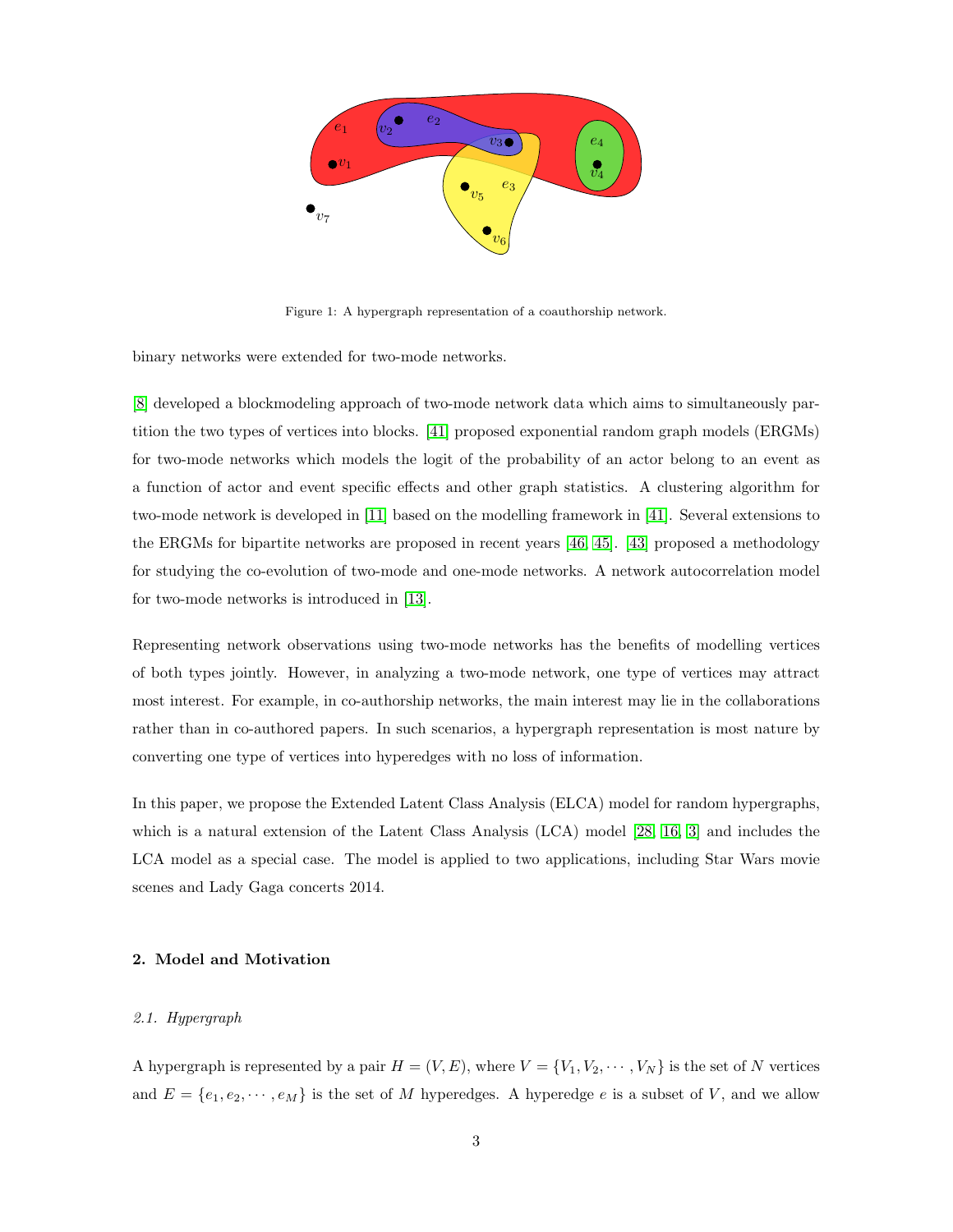

<span id="page-3-0"></span>Figure 2: Bipartite graph representation of the hypergraph in Figure [1.](#page-2-0)

repetitions in the hyperedge set  $E$ . Thus, the hypergraph  $H$  can alternatively be represented with a  $N \times M$  matrix  $\mathbf{x} = (x_{ij})$  where  $x_{ij} = 1$  if vertex  $V_i$  appears in hyperedge  $e_j$  and  $x_{ij} = 0$  otherwise.

# 2.2. Latent Class Analysis Model for Random Hypergraphs

The binary latent class analysis (LCA) model [\[28,](#page-19-12) [16\]](#page-18-9) is a commonly used mixture model for high dimensional binary data. It assumes that each observation is a member of one and only one of the G latent classes, and conditional on the latent class membership, the manifest variables are mutually independent of each other. The LCA model appears to be a natural candidate to model random hypergraphs where hyperedges are partitioned into G latent classes, and the probability that a hyperedge  $e \in E$  contains a vertex  $v \in V$  depends only on its latent class assignment.

Let  $\pi = (\pi_1, \dots, \pi_G)$  be the *a priori* latent class assignment probabilities where G is the number of latent classes, and define the  $N \times G$  matrix  $p = (p_{ig})$  and  $p_{ig}$  is the probability that vertex  $V_i$  is contained in a hyperedge  $e$  with latent class label  $g$ . The likelihood function can be written as

$$
L(\mathbf{x}; p, \pi) = \prod_{j=1}^{M} \Big[ \sum_{g=1}^{G} \pi_g \prod_{i=1}^{N} p_{ig}^{x_{ij}} (1 - p_{ig})^{1 - x_{ij}} \Big].
$$

By introducing the  $M \times G$  latent class membership matrix  $\mathbf{z}^{(1)} = (z_{jg}^{(1)})$  where  $z_{jg}^{(1)} = 1$  if hyperedge  $e_j$  has latent class label g and  $z_{jg}^{(1)} = 0$  otherwise, the complete data likelihood of x and  $z^{(1)}$  can be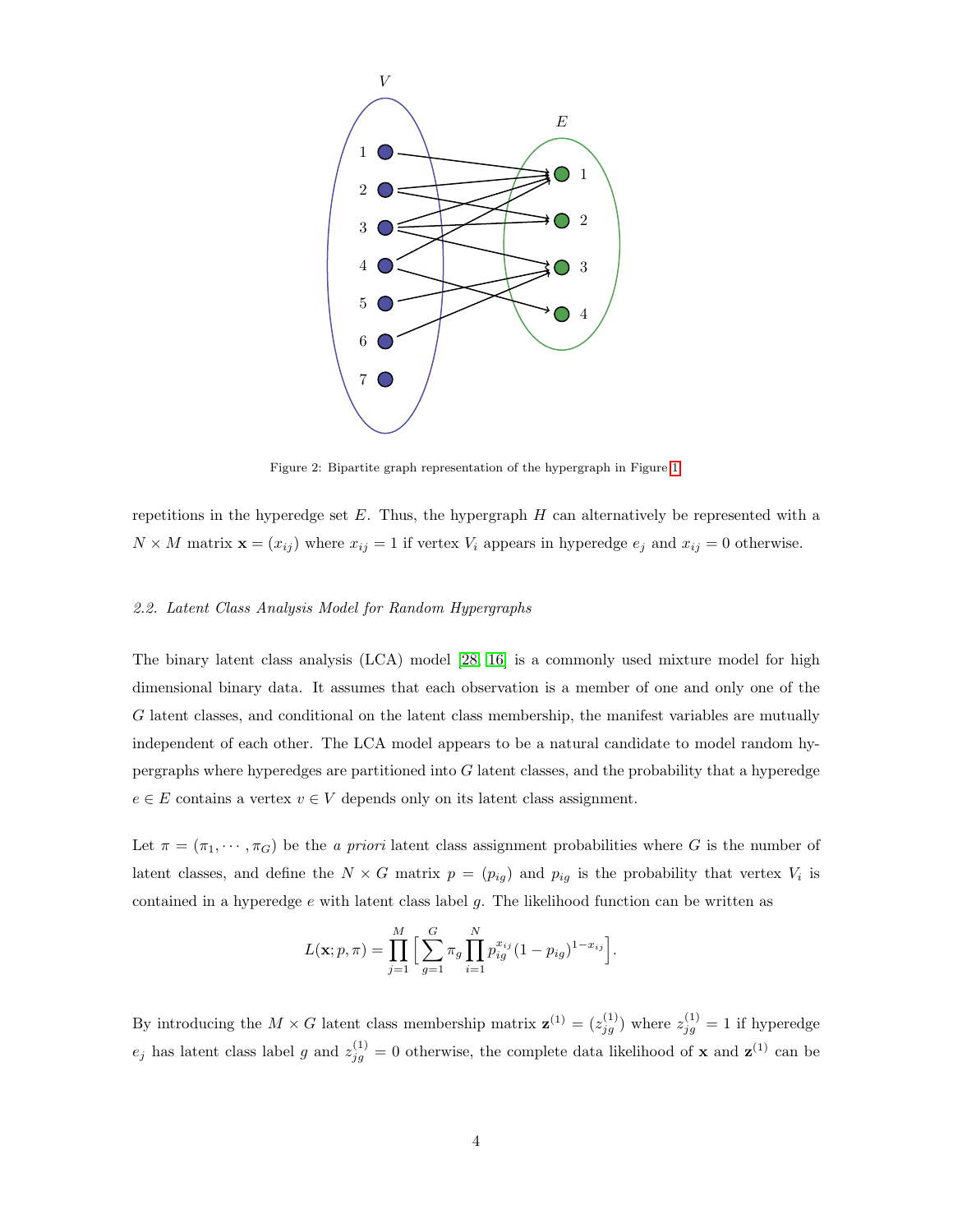expressed as [\(1\)](#page-4-0).

<span id="page-4-0"></span>
$$
L(\mathbf{x}, \mathbf{z}^{(1)}; p, \pi) = \prod_{j=1}^{M} \prod_{g=1}^{G} \left[ \pi_g \prod_{i=1}^{N} p_{ig}^{x_{ij}} (1 - p_{ig})^{1 - x_{ij}} \right]^{z_{jg}^{(1)}}.
$$
 (1)

In comparison to the hypergraph beta models introduced in [\[44\]](#page-20-1), the LCA model is capable of capturing the clustering and heterogeneity of hyperedges. For example, academic papers can be naturally labelled according to subject areas and conditional on a paper being labelled mathematics, one would expect that the probability a mathematician co-authored the paper is higher than a biologist. The LCA model does not assume an upper bound on the size of hyperedges and can model hyperedges of any size. Furthermore, an efficient expectation maximization algorithm [\[6\]](#page-17-5) can be easily derived to perform parameter estimation.

# 2.3. Extended Latent Class Analysis for Random Hypergraphs

While the LCA model captures the clustering and heterogeneity of hyperedges in real world data sets, it is quite restrictive in modeling the size of a hyperedge. The size of a hyperedge e with latent class label g follows the Poisson Binomial distribution [\[47\]](#page-20-7) with parameters  $(p_{1q}, \dots, p_{Nq})$ , and with expected value  $\sum_{i=1}^{N} p_{ig}$  and variance  $\sum_{i=1}^{N} p_{ig}(1-p_{ig})$ . As we will illustrate in a few real world data sets, the LCA model underestimates the variation in sizes of hyperedges. Thus, we extend the LCA model by including an additional clustering structure to address this shortcoming.

We develop the Extended Latent Class Analysis model (ELCA) by introducing an additional clustering to the hyperedges. We assume that the two clustering are independent. We let  $\tau = (\tau_1, \dots, \tau_K)$  be the a priori additional clustering assignment probabilities where  $K$  is the number of additional clusters. Thus, the probability that a hyperedge has cluster label g and additional cluster label  $k$  is given by  $\pi_g \tau_k$ . We define the  $N \times G$  matrix  $\phi = (\phi_{ig})$  and K dimensional vector  $a = (a_1, \dots, a_K)$  so that the probability that vertex  $V_i$  is contained in a hyperedge with cluster label g and additional cluster label k is given by  $a_k \phi_{iq}$ .

Let  $\theta = (\pi, \tau, \phi, a)$  denote the model parameters, the likelihood function can be written as

$$
L(\mathbf{x};\theta) = \prod_{j=1}^{M} \Big[ \sum_{g=1}^{G} \sum_{k=1}^{K} \pi_g \tau_k \prod_{i=1}^{N} (a_k \phi_{ig})^{x_{ij}} (1 - a_k \phi_{ig})^{1 - x_{ij}} \Big].
$$

We define the  $M \times K$  additional cluster membership matrix  $\mathbf{z}^{(2)} = (z_{jk}^{(2)})$  where  $z_{jk}^{(2)} = 1$  if hyperedge  $e_j$  has additional cluster label k and  $z_{jk}^{(2)} = 0$  otherwise. The complete data likelihood function of **x**,  $z^{(1)}$  and  $z^{(2)}$  is given as:

<span id="page-4-1"></span>
$$
L(\mathbf{x}, \mathbf{z}^{(1)}, \mathbf{z}^{(2)}; \theta) = \prod_{j=1}^{M} \prod_{g=1}^{G} \prod_{k=1}^{K} \left[ \pi_g \tau_k \prod_{i=1}^{N} (a_k \phi_{ig})^{x_{ij}} (1 - a_k \phi_{ig})^{1 - x_{ij}} \right]^{z_{j_g}^{(1)} z_{jk}^{(2)}}.
$$
(2)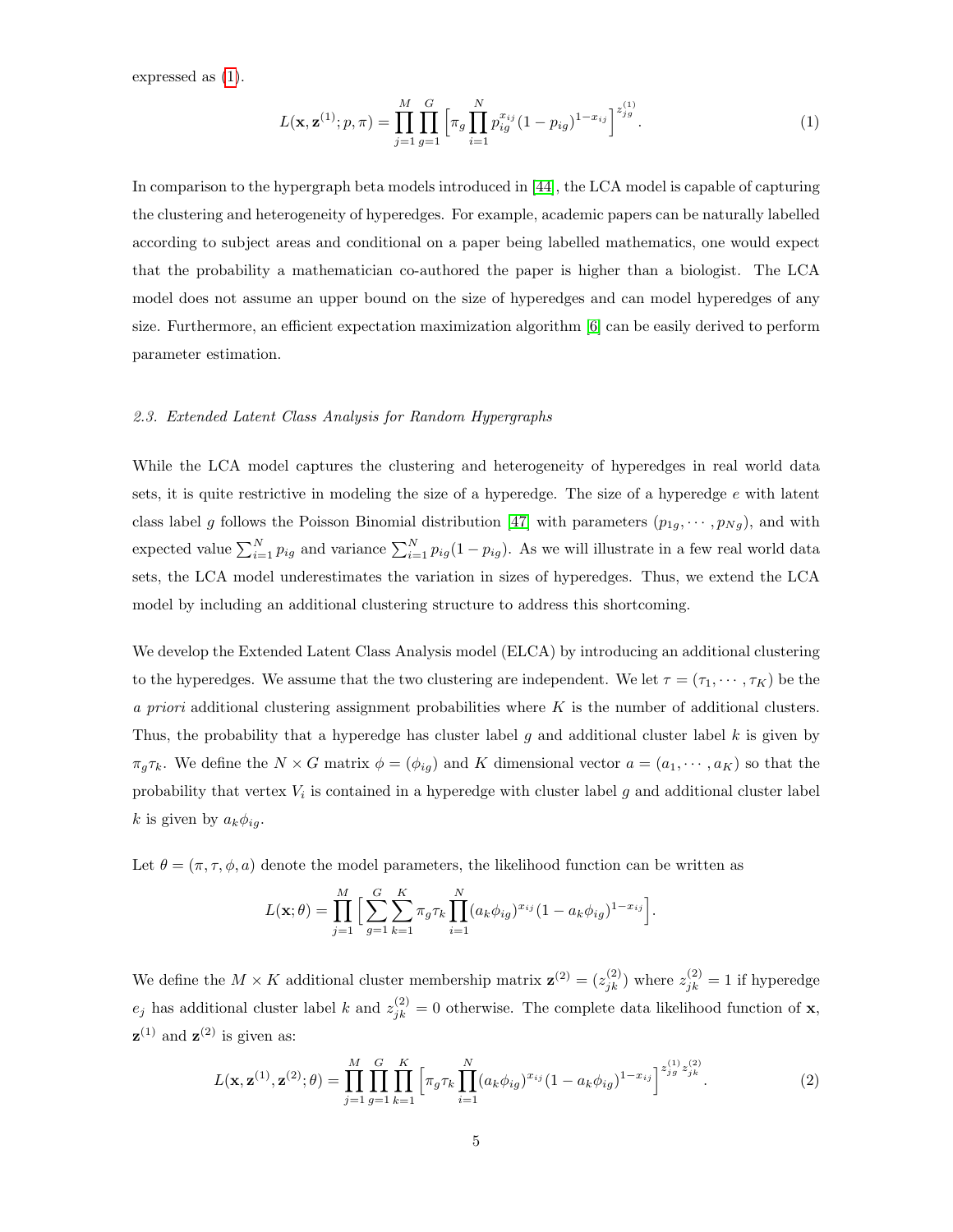We further impose the constraint  $a_K = 1$  to ensure that the model is identifiable. It is easy to see that the LCA model is a special case of the ELCA model by letting the number of additional clusters  $K = 1$ .

#### 2.4. Theoretical Properties

We compare the theoretical properties of the LCA and ELCA models developed above. Proposition [2.1](#page-5-0) below shows that the size of hyperedge simulated from the ELCA model has larger variance than simulated from the LCA model.

<span id="page-5-0"></span>**Proposition 2.1.** Suppose we are given the LCA model with parameters  $\{\pi, p\}$  and the ELCA model with parameters  $\{\pi, \tau, a, \phi\}$  and N vertices. Suppose the condition  $p_{ig} = \phi_{ig} \sum_{k=1}^{K} a_k \tau_k$  holds for  $i = 1, \cdots, N$  and  $g = 1, \cdots, G$ .

Let A denote the size of a random hyperedge  $X_A$  generated under the LCA model. Similarly, let B denote the size of a random hyperedge  $X_B$  generated under the ELCA model. We have the following results.

$$
E(A) = E(B)
$$
  

$$
Var(A) \le Var(B)
$$

Proof. The proof is straightforward and is given in the Appendix.

We now let  $f_N(y)$  be the probability mass functions of the size of a random hyperedge simulated from a G cluster LCA model. Similarly, we let  $h_N(y)$  be the probability mass function of the size of a random hyperedge simulated from the ELCA model with G clusters and K additional clusters. The following result can be derived.

**Proposition 2.2.** 1. Under the specifications of a LCA model with parameters  $\pi = (\pi_1, \dots, \pi_G)$ and  $\{p_{ig}\}_{i=1,\cdots,N,g=1,\cdots,G}$ , and suppose the following conditions hold for  $g=1,\cdots,G$ ,

$$
\lambda_N^{(g)} = \sum_{i=1}^N p_{ig} \to \lambda^{(g)} > 0
$$
  

$$
\sum_{i=1}^N p_{ig}^2 \to 0
$$

 $i=1$ 

as  $N \rightarrow \infty$ . We have

$$
f_N(y) \to \sum_{g=1}^G \pi_g \frac{e^{-\lambda^{(g)}} (\lambda^{(g)})^y}{y!}
$$

That is, the distribution of the size of a random hyperedge converges to a mixture of Poisson distribution with G components.

 $\Box$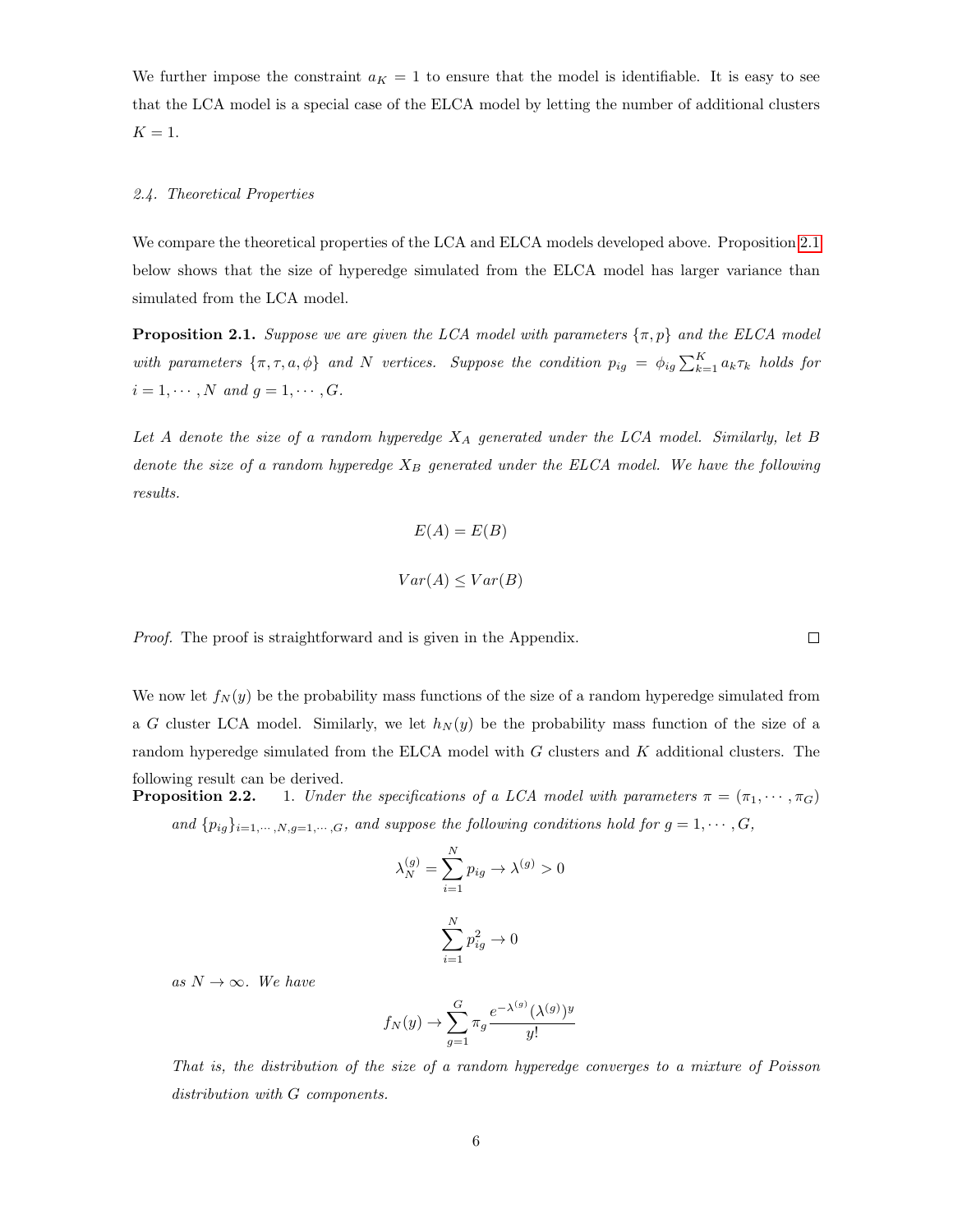2. Under the specification of a ELCA model with parameters  $\pi = (\pi_1, \dots, \pi_G), \tau = (\tau_1, \dots, \tau_K)$ ,  $a = (a_1, \dots, a_K)$ , and  $\{\phi_{ig}\}_{i=1,\dots,N,g=1,\dots,G}$ . Further suppose the following conditions hold for  $g = 1, \cdots, G, \text{ and } k = 1, \cdots, K.$ 

$$
\lambda_N^{(g,k)} = \sum_{i=1}^N \phi_{ig} a_k \to \lambda^{(g,k)} > 0
$$

$$
\sum_{i=1}^N \phi_{ig}^2 a_k^2 \to 0
$$

as  $N \to \infty$ . We have

$$
h_N(y) \to \sum_{g=1}^G \sum_{k=1}^K \pi_g \tau_k \frac{e^{-\lambda^{(g,k)}} (\lambda^{(g,k)})^y}{y!}
$$

That is, the distribution of the size of a random hyperedge converges to a mixture of Poisson distribution with  $G \times K$  components.

*Proof.* Conditional on the event that a random hyperedge is generated from cluster  $g$ , [\[47,](#page-20-7) Theorem 3] implies that

$$
f_N(y) \to \frac{e^{-\lambda^{(g)}}(\lambda^{(g)})^y}{y!}
$$

Part 1 result follows by marginalizing over the G clusters. The second part of the proposition can be proved similarly.  $\Box$ 

Proposition [2.2](#page-0-0) implies that the size distribution of a random hyperedge generated under the ELCA model is far more flexible than for the LCA model.

#### 2.5. Co-Clustering

The concept of having two clustering structure is related to co-clustering or block clustering. In coclustering, the objective is to simultaneously cluster rows and columns of a data matrix. In particular, mixture models have been proposed with EM algorithms developed in the context of co-clustering [\[17,](#page-18-10) [18\]](#page-18-11). Co-clustering has also received significant attention in various application such as text mining, bioinformatics and recommender systems [\[7,](#page-17-6) [4,](#page-17-7) [14\]](#page-18-12). In comparison, we aim to obtain two types of clustering structure for the rows of a data matrix.

In the work of [\[39\]](#page-20-8), a Poisson mixture model was proposed for clustering of digital gene expression to discover groups of co-expressed genes, where observations of biological entities under different conditions are collected. In order to model the variations in overall expression level among biological entities, a scaling parameter is introduced for each entity. In comparison, we explicitly model the size of random hyperedge using clustering which results in a more parsimonious model structure.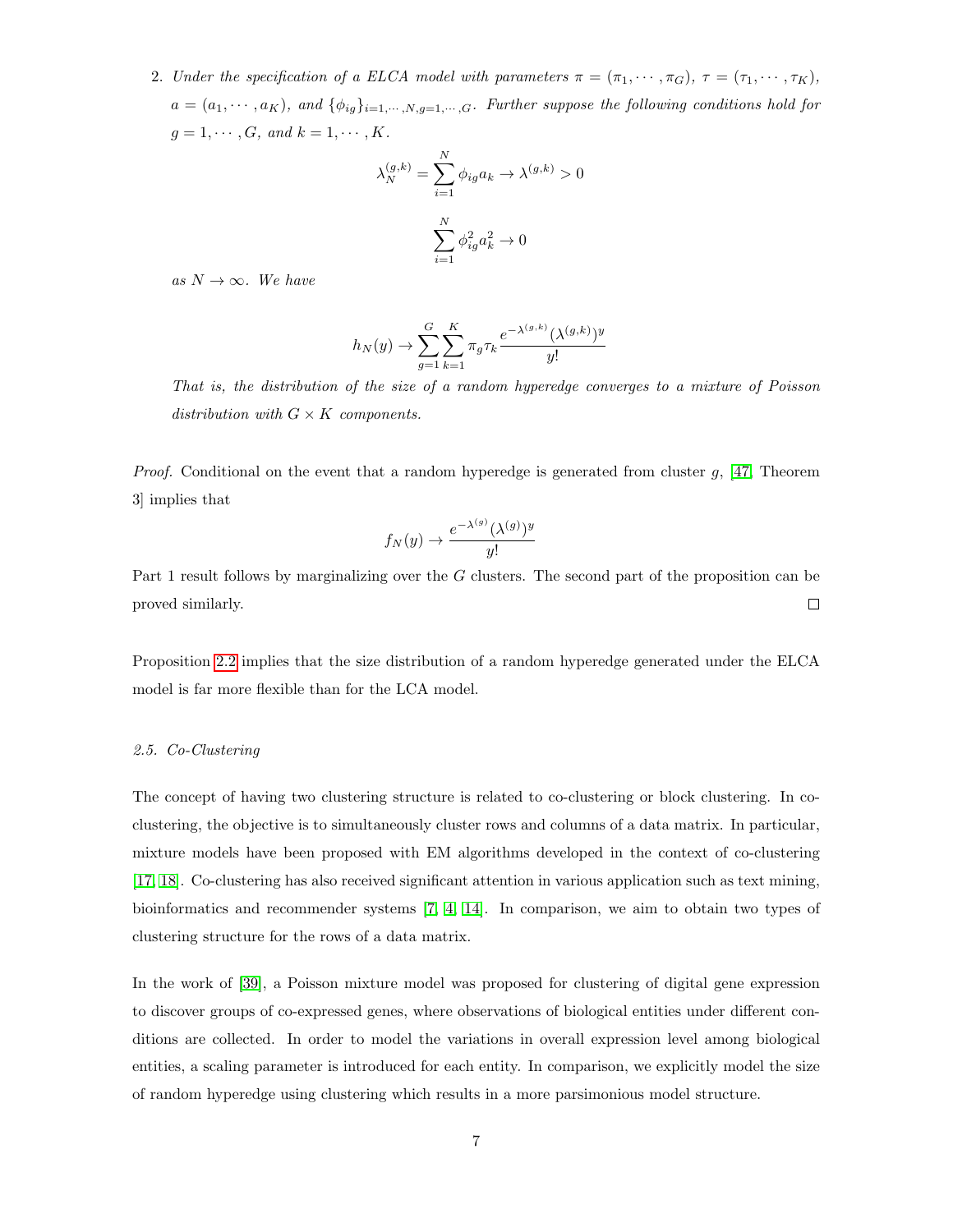## <span id="page-7-2"></span>3. EM Algorithm

We estimate the parameters  $\theta = (\pi, \tau, \phi, a)$  of the ELCA model using an EM algorithm [\[6\]](#page-17-5) which is a popular method in fitting mixture models. The E-step of the EM algorithm involves computing the expected value of the logarithm of the complete data likelihood [\(2\)](#page-4-1) with respect to the distribution of the unobserved  $\mathbf{z}^{(1)}$  and  $\mathbf{z}^{(2)}$  given the current estimates. The M-step involves maximizing the expected complete data log-likelihood.

Taking logarithm of the complete data likelihood in [\(2\)](#page-4-1), we obtain the complete data log-likelihood function below.

<span id="page-7-0"></span>
$$
\log L(\mathbf{x}, \mathbf{z}; \theta) = \sum_{j=1}^{M} \sum_{g=1}^{G} \sum_{k=1}^{K} Z_{jg}^{(1)} Z_{jk}^{(2)} \Big[ \log \pi_g + \log \tau_k + \sum_{i=1}^{N} x_{ij} \log(a_k) + \log(b_i \log(a_j)) \Big] \Big].
$$
\n
$$
\log(\phi_{ig}) + (1 - x_{ij}) \log(1 - a_k \phi_{ig}) \Big].
$$
\n(3)

For the E-step, we need to evaluate the expectation of  $(3)$  conditional on data x and current parameter estimates  $\theta^{(t)}$ .

$$
Q(\theta | \theta^{(t)}) := E(\log L(x, z; \theta) | x, \theta^{(t)})
$$

That is, we need to evaluate the expectation  $Z_{jg}^{(1)}Z_{jk}^{(2)} := E(Z_{jg}^{(1)}Z_{jk}^{(2)}|x,\theta^{(t)})$ . We have that

<span id="page-7-1"></span>
$$
E(Z_{jg}^{(1)} Z_{jk}^{(2)} | x, \theta^{(t)}) = Pr(Z_{jg}^{(1)} = Z_{jk}^{(2)} = 1 | x, \theta^{(t)})
$$
  

$$
= \frac{\pi_g^{(t)} \tau_k^{(t)} \left[ \prod_{i=1}^N (a_k \phi_{ig})^{x_{ij}} (1 - a_k \phi_{ig})^{1 - x_{ij}} \right]}{\sum_{g=1}^G \sum_{k=1}^K \pi_g^{(t)} \tau_k^{(t)} \left[ \prod_{i=1}^N (a_k \phi_{ig})^{x_{ij}} (1 - a_k \phi_{ig})^{1 - x_{ij}} \right]}.
$$
(4)

In particular, the E-step has a computational complexity of  $\mathcal{O}(N)$  for each pair  $(q, k)$ . While the E-step of the EM algorithm is straightforward, the M-step involves complicated maximization. Thus, we use the ECM algorithm [\[31\]](#page-19-13) which replaces the complex M-step by a series of simpler conditional maximizations. The conditional maximizations with respect to the parameters  $\phi$  and a do not have closed form solutions. We resort to the MM algorithm [\[25,](#page-19-14) [22\]](#page-18-13) which works by lower bounding the objective function by a minorizing function and then maximizing the minorizing function. Details of the M-step are given in the appendix and the EM algorithm is summarized in Algorithm [1.](#page-8-0) In particular, we note that the computational complexity for maximizing  $\phi_{ig}$  and  $a_k$  are given by  $\mathcal{O}(N_{iter}MK)$  and  $\mathcal{O}(N_{iter}MGN)$ , respectively, where  $N_{iter}$  is the number of iterations required for the MM algorithm.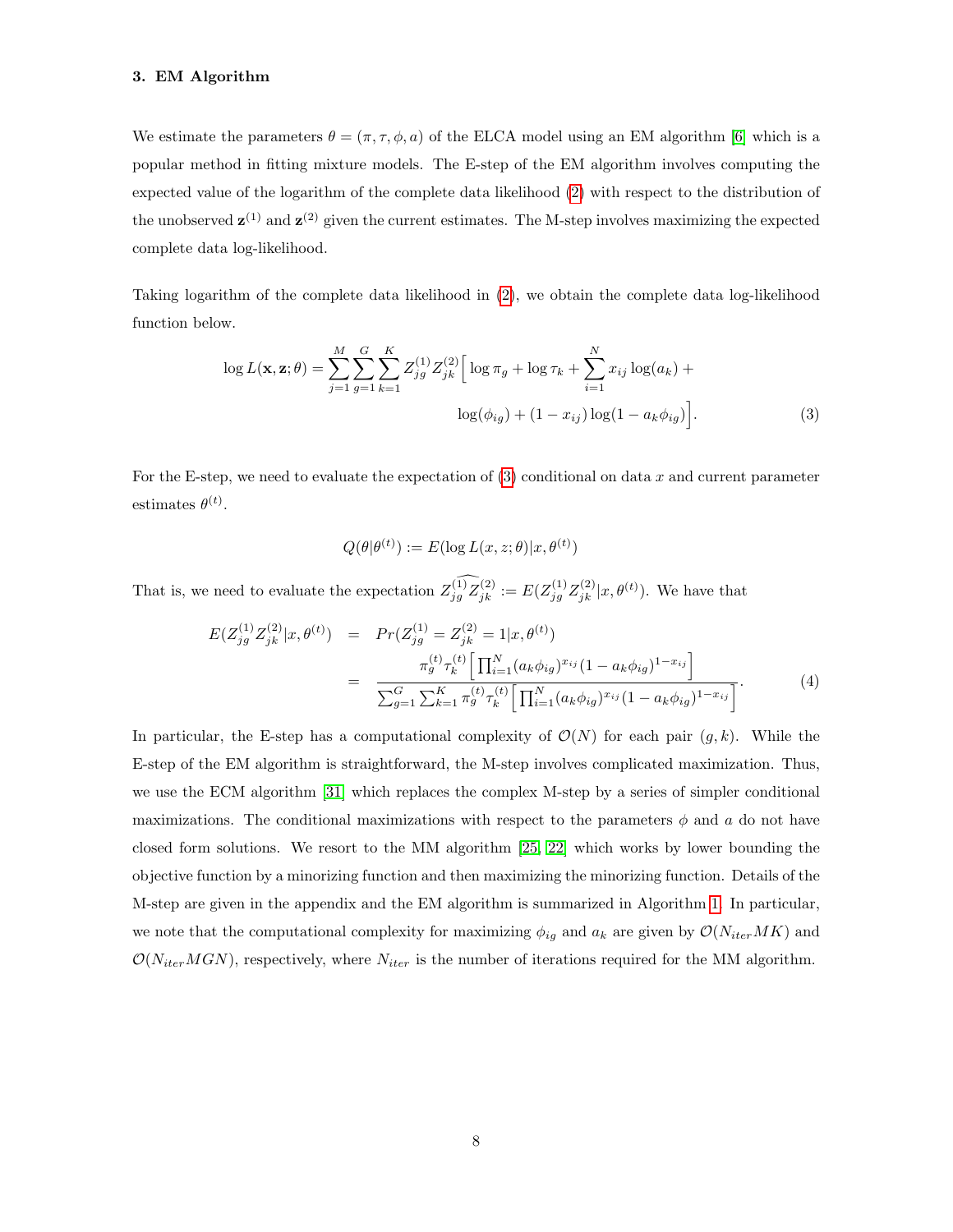# Algorithm 1 EM Algorithm

```
Input: x, G, K, tolOutput: \hat{\phi}, \hat{a}, \hat{\pi}, \hat{\tau}, \hat{\mathbf{z}}^{(1)}, \hat{\mathbf{z}}^{(2)}1: conv = False2: Random initialization of \phi, a, \pi, \tau3: while conv = False do
 4: Do the E-step according to (4)
 5: for i = 1, \cdots, N do
 6: for g = 1, \dots, G do
 7: Update \phi_{ig}(B.3)
 8: end for
 9: end for
10: for k = 1, \dots, K - 1 do
11: Update a_k according to (B.6)12: end for
13: for g = 1, \dots, G do
14: Update \pi_g(B.7)
15: end for
16: for k = 1, \dots, K do
17: Update \tau_k(B.8)
18: end for
19: Evaluate Change in log-likelihood \Delta_{loglik} resulting from parameter updates
20: if \Delta_{loglik} < tol then
21: conv = True22: end if
23: end while
```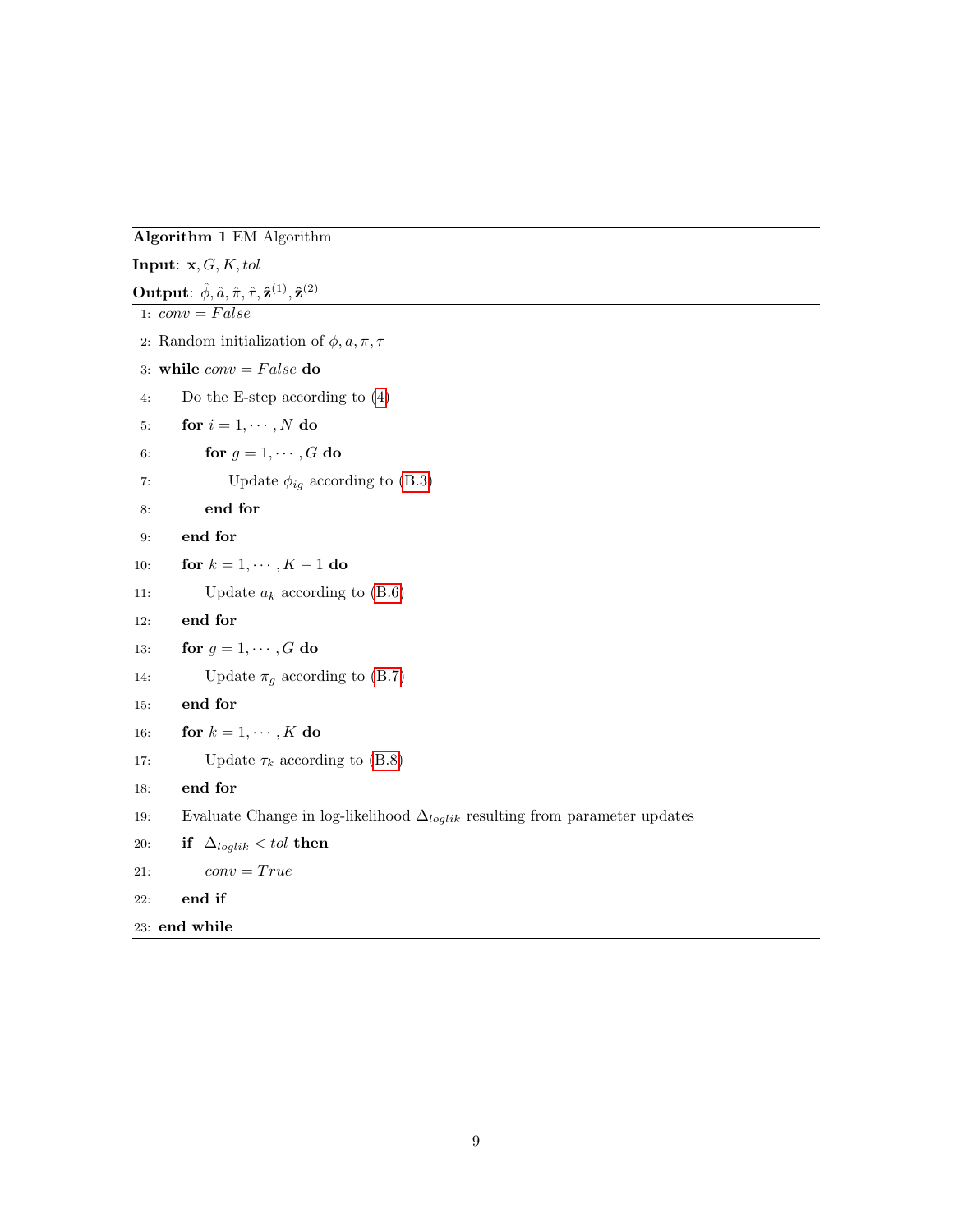## <span id="page-9-1"></span>4. Model Selection

#### 4.1. Cross Validated Likelihood

Given a fixed model, the cross validated likelihood method [\[42\]](#page-20-9) works by repetitively partitioning the observations into two disjoint sets, one of which is used to fit the model and obtain estimates of model parameters by maximizing the log-likelihood, and the other is for evaluating the model by computing its log-likelihood.

For each G and K, we define  $\mathcal{M}_{G,K}$  to be the ELCA model with G clusters and K additional clusters. To apply the cross validated likelihood method, we randomly partition the hyperedges  $x$  into two sets  $\mathbf{x}^{(train)}$  and  $\mathbf{x}^{(test)}$  where each hyperedge in x is included in  $\mathbf{x}^{(train)}$  with probability q. In our applications we set  $q = 0.7$ . The EM algorithm developed in section [3](#page-7-2) is then used to fit  $\mathbf{x}^{(train)}$ and obtain the parameter estimates  $\hat{\theta} = (\hat{\pi}, \hat{\tau}, \hat{\phi}, \hat{a})$ . We then compute the log-likelihood of  $\mathbf{x}^{(test)}$ under the estimated parameters  $\hat{\theta}$  and obtain the test log-likelihood  $L^{(test)}$ . The above procedure is then repeated  $N_{cv}$  times and the estimated cross validated log-likelihood is obtained by averaging over  $L^{(test)}$ . The procedure above is summarized in Algorithm [2.](#page-10-0)

We perform a greedy search for the optimal combination of  $G$  and  $K$  which produces the largest estimated cross validated log-likelihood  $\hat{L}_{cv}^{G,K}$ . Starting with one cluster and one additional cluster, an additional cluster is then successively added to the model until the estimated cross validated loglikelihood does not increase. At this stage, we then increment the number of clusters G by 1 and the above procedure is repeated provided that  $\hat{L}_{cv}^{G,1} > \hat{L}_{cv}^{G-1,1}$ . The greedy search algorithm is summarized in Algorithm [3.](#page-11-0) The greedy search can be computationally intensive when the search space for  $(G, K)$ and the number of cross validation  $N_{cv}$  are large.

#### 5. Applications

#### 5.1. Star Wars Movie Scenes

Our first application is modeling co-appearance of the main characters in the scenes of the movie "Star Wars: A New Hope". We collected the scripts of the movie from The Internet Movie Script Database [2](#page-9-0) and constructed a hypergraph for the eight main characters. We define each scene in the movie as a hyperedge with a total of 178 hyperedges, and a character is contained in the scene if he/she speaks in the scene.

<span id="page-9-0"></span><sup>2</sup>Movie script data freely available at https://www.imsdb.com/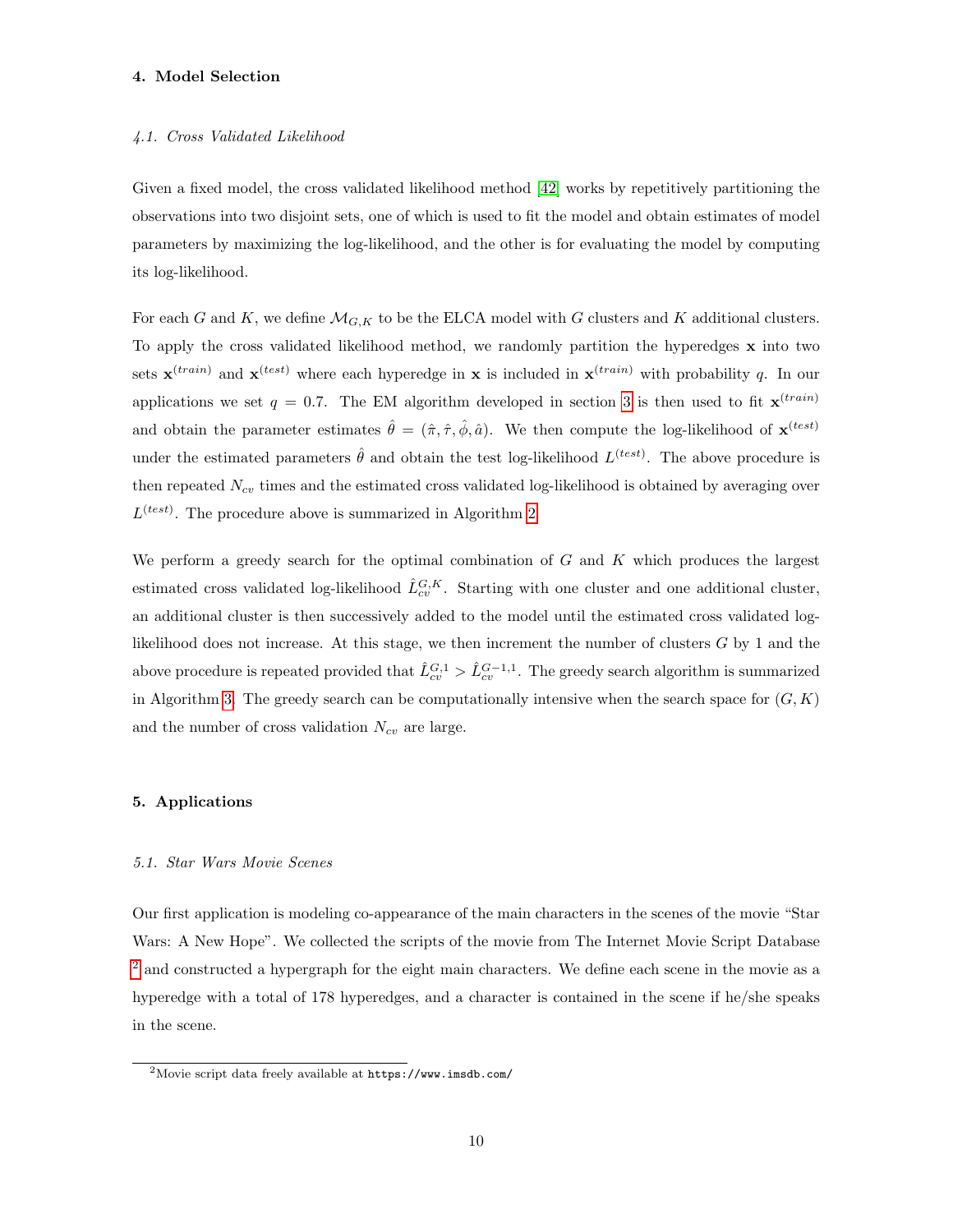Algorithm 2 Estimated Cross Validated Log-likelihood

<span id="page-10-0"></span>Input:  $x, G, K, N_{cv}, q$ Output:  $\hat{L}_{cv}$ 1: for  $n = 1, \cdots, N_{cv}$  do 2:  $\mathbf{x}^{(train)} = \emptyset$ ,  $\mathbf{x}^{(test)} = \emptyset$ 3: for  $j = 1, \dots, M$  do 4:  $u \sim Unif(0,1)$ 5: if  $u < q$  then 6:  $\mathbf{x}^{(train)} = \mathbf{x}^{(train)} \cup x_j$ 7: else 8:  $\mathbf{x}^{(test)} = \mathbf{x}^{(test)} \cup x_j$ 9: end if 10: end for 11:  $\hat{\theta} = \arg \max_{\theta} \{ L(\mathbf{x}^{(train)}; \theta) \}$ 12:  $\hat{L}_n = L(\mathbf{x}^{(test)}; \theta)$ 13: end for 14:  $\hat{L}_{cv} = \frac{1}{N_{cv}} \sum_{n=1}^{N_{cv}} \hat{L}_n$ 

We first performed model selection using the greedy search algorithm and the cross validated likelihood method presented in Section [4.1](#page-9-1) to select the optimal number of clusters and additional clusters for the ELCA model. The results of the greedy search are provided in Table [A1](#page-10-1) and the model with 3 clusters and 2 additional clusters is selected.

The results from fitting the ELCA model with  $G = 3$  and  $K = 2$  are provided in Table [1](#page-10-1) and Table [2.](#page-12-0) We can see the variation in the size of hyperedges from the parameter estimates  $\hat{a}$  and  $\hat{\tau}$  with the majority (81%) of hyperedges having size much smaller than the rest of the hyperedges. Thus, one can deduce that a small proportion of the movie scenes have far more characters.

<span id="page-10-1"></span>Table 1: Estimates of  $\pi$ ,  $\tau$  and  $\alpha$  from fitting the ELCA model with 3 clusters and 2 additional clusters for the Star Wars data set

| $\hat{\pi}$ | (0.40, 0.40, 0.20) |
|-------------|--------------------|
|             | (0.81, 0.19)       |
| â.          | (0.41, 1)          |

The estimates  $\hat{\phi}$  in Table [2](#page-12-0) reveal interesting clustering structure for the 8 main characters in the movie. For example, the lead character "Luke" has a strong tendency to appear in the two largest clusters. On the other hand, it is extremely unlikely for "Obi-Wan" and "Han" appear in the same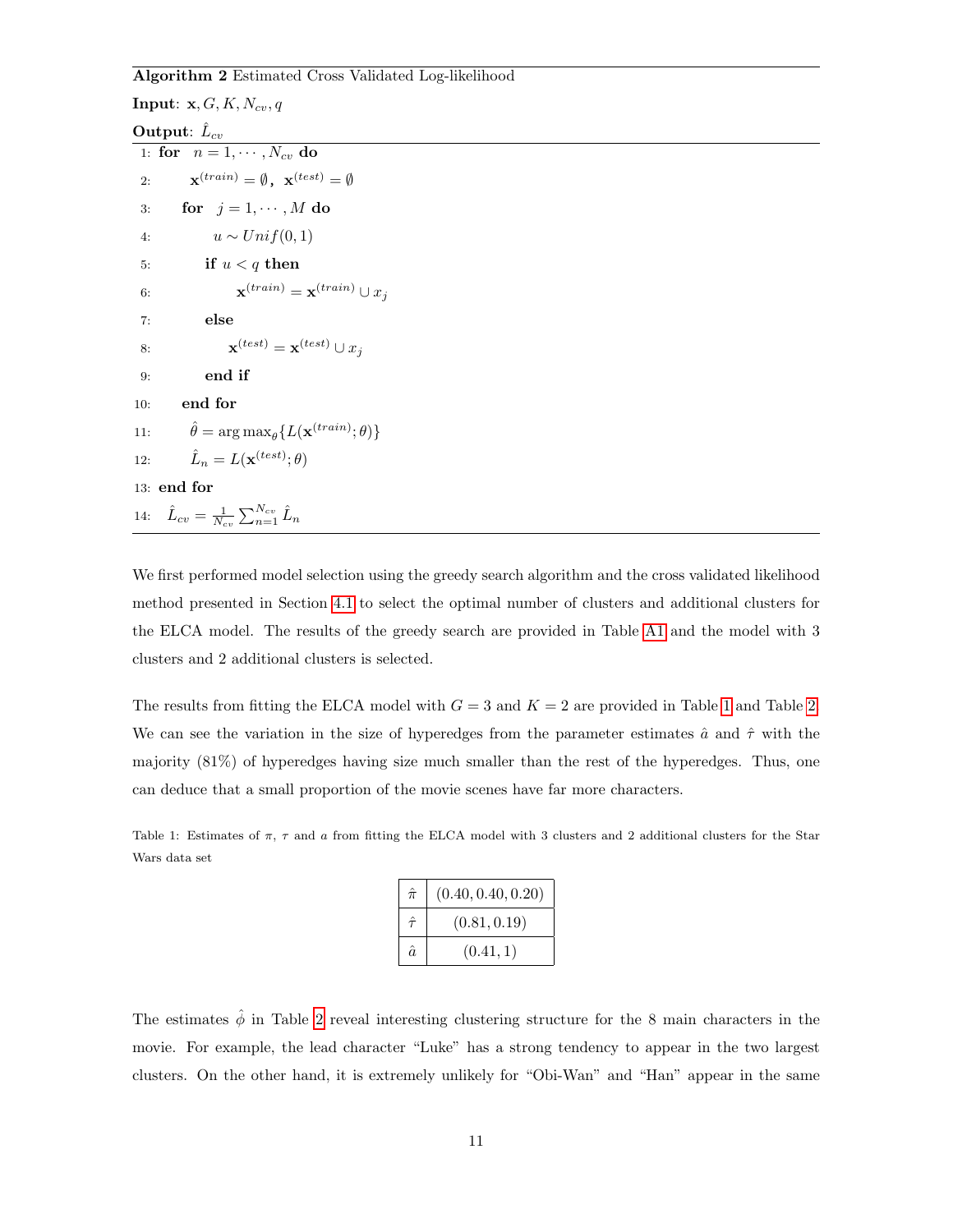# Algorithm 3 Greedy Search For Model Selection

# Input: x

<span id="page-11-0"></span>**Output:**  $G_{opt}$ ,  $K_{opt}$ 1:  $G_{opt} = 1$ 2:  $K_{opt} = 1$ 3:  $stop_G = False$ 4: Obtain  $\hat{l}_{cv}^{G_{opt}, K_{opt}}$  using Algorithm [2](#page-10-0) 5: while  $stop_G = False$  do 6:  $stop_K = False$ 7: while  $stop_K = False$  do 8:  $K_{test} = K_{opt} + 1$ 9: Obtain  $\hat{l}_{cv}^{G_{opt}, K_{test}}$  using Algorithm [2](#page-10-0) 10:  $\qquad \qquad \textbf{if} \ \ \hat{l}_{cv}^{G_{opt},K_{test}} > \hat{l}_{cv}^{G_{opt},K_{opt}} \ \textbf{then}$ 11:  $K_{opt} = K_{test}$ 12: else 13:  $stop_K = True$ 14: end if 15: end while 16:  $G_{test} = G_{opt} + 1$ 17: Obtain  $\hat{l}_{cv}^{G_{test},1}$  using Algorithm [2](#page-10-0) 18: if  $\hat{l}_{cv}^{G_{test},1} > \hat{l}_{cv}^{G_{opt},1}$  then 19:  $G_{opt} = G_{test}$ 20: else 21:  $Stop_G = True$ 22: end if 23: end while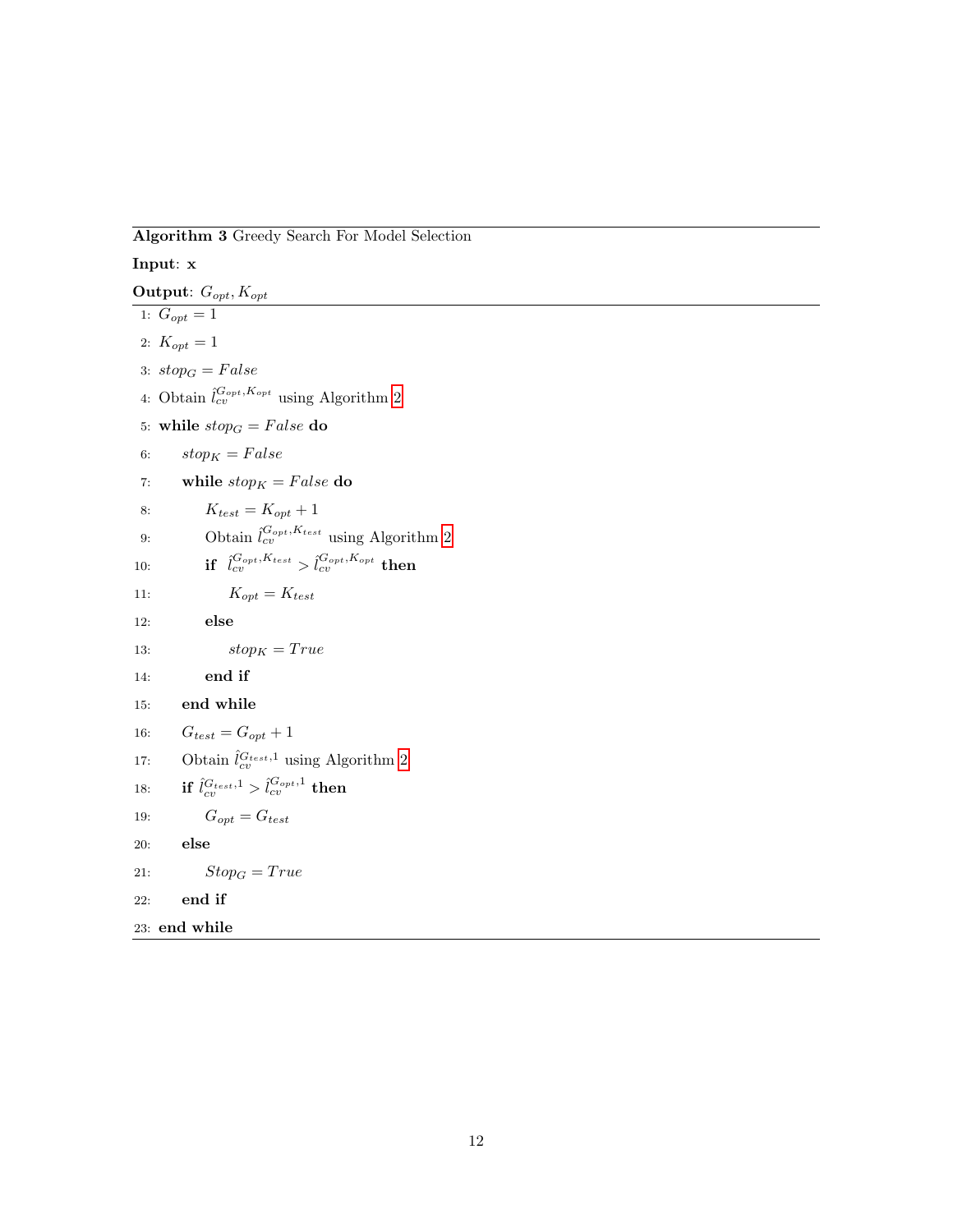| Character    | Cluster 1 | $Cl$ uster $2$ | Cluster 3 |  |  |  |
|--------------|-----------|----------------|-----------|--|--|--|
| Wedge        | 0.18      | 0.00           | 0.36      |  |  |  |
| Han          | 0.00      | 1.00           | 0.00      |  |  |  |
| Luke         | 1.00      | 1.00           | 0.00      |  |  |  |
| $C-3PO$      | 0.75      | 0.30           | 0.00      |  |  |  |
| Obi-Wan      | 0.00      | 0.00           | 1.00      |  |  |  |
| Leia         | 0.12      | 0.48           | 0.07      |  |  |  |
| <b>Biggs</b> | 0.31      | 0.00           | 0.28      |  |  |  |
| Darth Vader  | 0.19      | 0.35           | 0.06      |  |  |  |

<span id="page-12-0"></span>Table 2: Estimates of  $\{\phi_{iq}\}\$ from fitting the ELCA model with 3 clusters and 2 additional clusters for the Star Wars data set

scene.

The estimated cluster assignment probabilities from the EM algorithm for each movie scene in the Star Wars movie are shown in chronological order in Figure [3.](#page-13-0) We can see from the plot that scenes in the early part of the movie are mainly associated with cluster 1, while cluster 2 contains most of the scenes from roughly scene 40 to scene 100. We can deduce from this, for example, that the character "Han" is very active in the middle part of the movie. On the other hand, there does not appear to be any obvious pattern for the third cluster. The clustering for many early and late movie scenes is relatively uncertain, as shown in the plot.

The uncertainties in clustering are also illustrated in a ternary plot in Figure [4.](#page-13-1) Each dot in the plot represents a movie scene, and the three corners of the plot represent the three clusters. The closer the dot is to the corner, the higher probability that the corresponding movie scene belongs to the corresponding cluster. The ternary plot in Figure [4](#page-13-1) shows significant uncertainties in clustering a number of movie scenes into the first two clusters. This is reasonable since for a number of actors including the lead actor "Luke", the probabilities of scene appearance are similar for the first two clusters.

# 5.2. Lady Gaga Concerts 2014

As a second application of the ELCA model, we collected the list of songs that Lady Gaga performed in all concerts in 2014 [3](#page-12-1) . The data set contains 96 concerts with a total of 51 distinct songs performed. The hypergraph is constructed by defining each concert as a hyperedge and each song as a vertex. A

<span id="page-12-1"></span> $^3$  The Lady Gaga setlist data are available at:  ${\tt http://www.setlist.fm/}$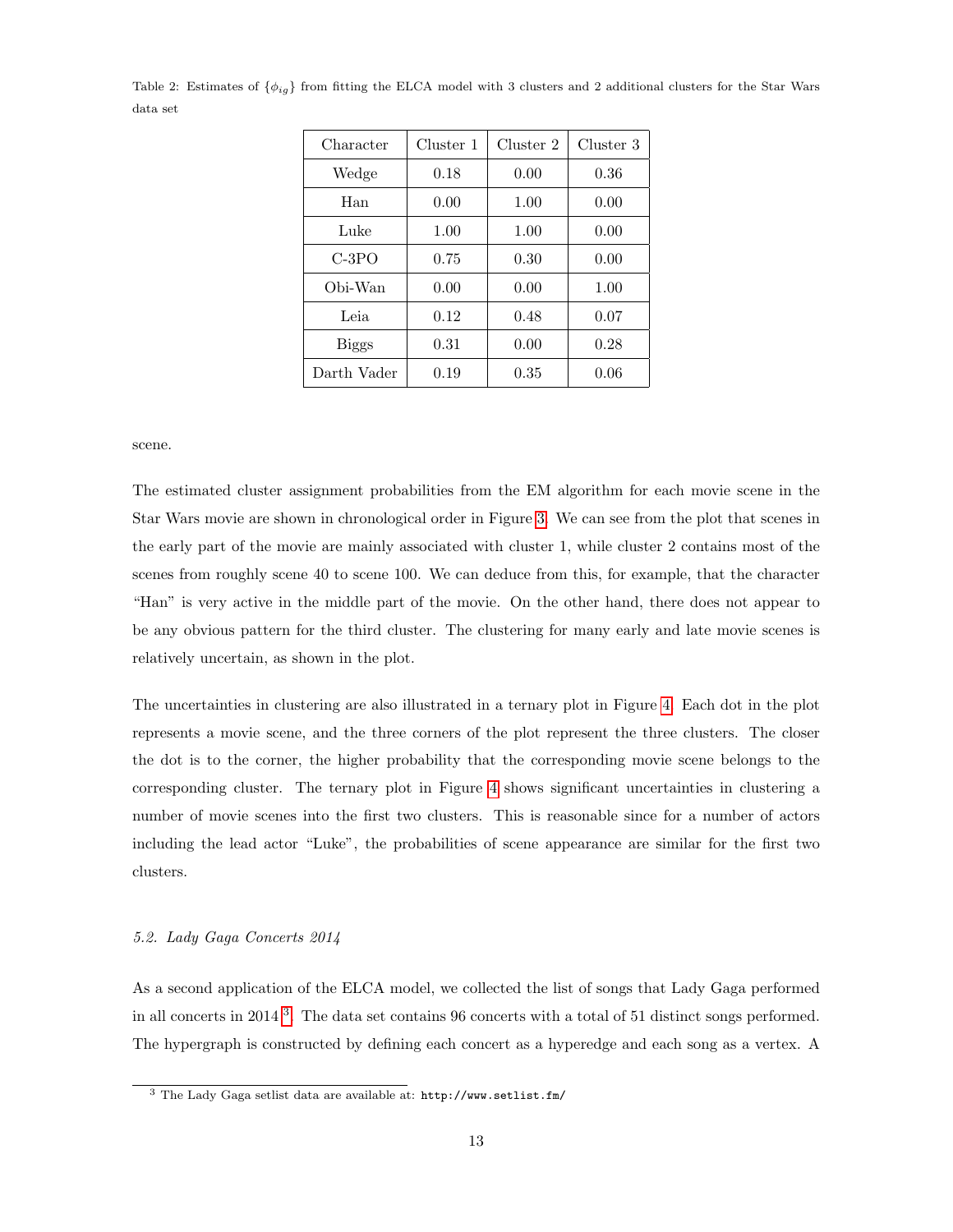

<span id="page-13-0"></span>Figure 3: Probability of clusters for movie scenes in Star Wars data set

<span id="page-13-1"></span>

Figure 4: Ternary plot of the a posteriori group membership probabilities for the scenes in the Star Wars data set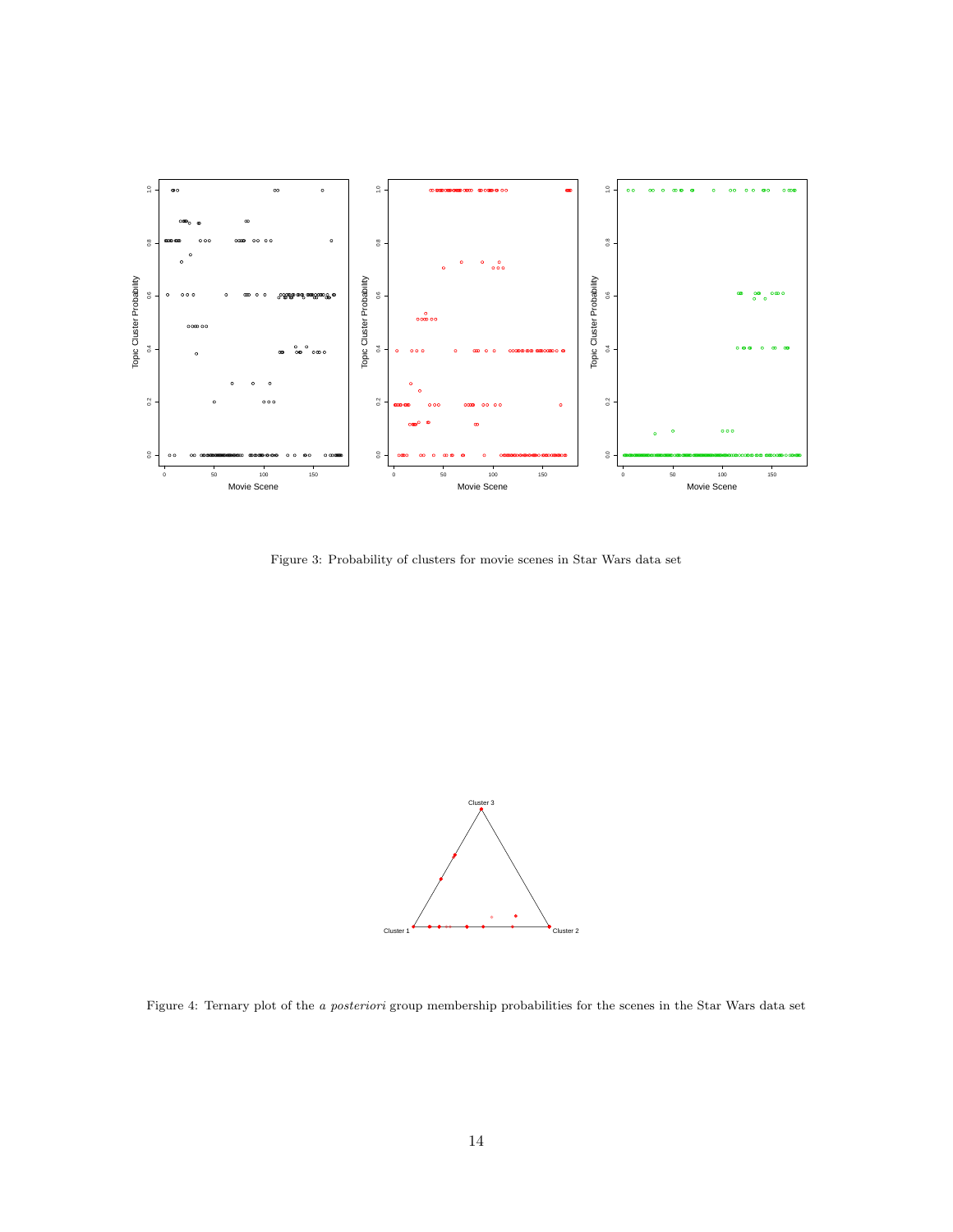vertex is contained in a hyperedge if the corresponding song is performed in the corresponding concert. The results of performing model selection using the approach of Section [4.1](#page-9-1) is presented in Table [A2.](#page-12-0) We can see from Table [A2](#page-12-0) that ELCA models with more than one additional cluster significantly out-perform standard latent class analysis models.

The model with 5 clusters and 2 additional clusters was chosen and fitted to the data set. The parameter estimates  $\hat{\pi}$ ,  $\hat{\tau}$  and  $\hat{a}$  are given in Table [3.](#page-14-0) We can deduce from  $\hat{a}$  and  $\hat{\tau}$  that there are a small number of very short concerts of length approximately 14% of the rest of the "full" concerts.

<span id="page-14-0"></span>Table 3: Estimates of π, τ and a from fitting the ELCA model with 5 clusters and 2 additional clusters for Lady Gaga concerts 2014 data set

| $\hat{\pi}$ | (0.23, 0.31, 0.23, 0.12, 0.05) |
|-------------|--------------------------------|
|             | (0.11, 0.89)                   |
| â.          | (0.14, 1)                      |

Table [4](#page-15-0) shows the parameter estimates  $\hat{\phi}$  where the popularity of the 51 songs across 5 clusters are shown. One can see a small number of extremely popular songs which tend to be performed in most concerts, such as "Paparazzi", "Bad Romance", "Born This Way", "G.U.Y" and "Just Dance". Among the least performed songs, "Fashion!" and "Cake Like Lady Gaga" tend to be performed in the same concert, while "Lush Life", "It Don't Mean a Thing (If It Ain't Got That Swing)" and "But Beautiful" are more likely to be performed in the same concert.

The estimated cluster assignment probabilities for each concert performed by Lady Gaga in 2014 are shown in chronological order in Figure [5.](#page-16-0) There is a strong association between clusters and time of the year. For example, the first 30 concerts performed in 2014 are mainly associated with cluster 1 where songs such as "Bad Romance", "Judas" and "Aura" are among the most popular ones. On the other hand, the next 30 concerts are strongly associated with cluster 2 where songs such as "The Edge of Glory", "Venus" and "Ratchet" are popular. The last 10 concerts of 2014 are mostly clustered into cluster 4 where songs such as "Yo and I", "Monster" and "Black Jesus Amen Fashion" are frequently performed.

Figure [6](#page-16-1) shows the distribution of hyperedge sizes (or the number of songs performed in concerts) along with the estimated hyperedge sizes by the ELCA model with  $G = 5$  and  $K = 2$ , and the LCA model with 5 clusters. Adding an additional cluster to the model significantly improves the fit, especially on the tails of the distribution.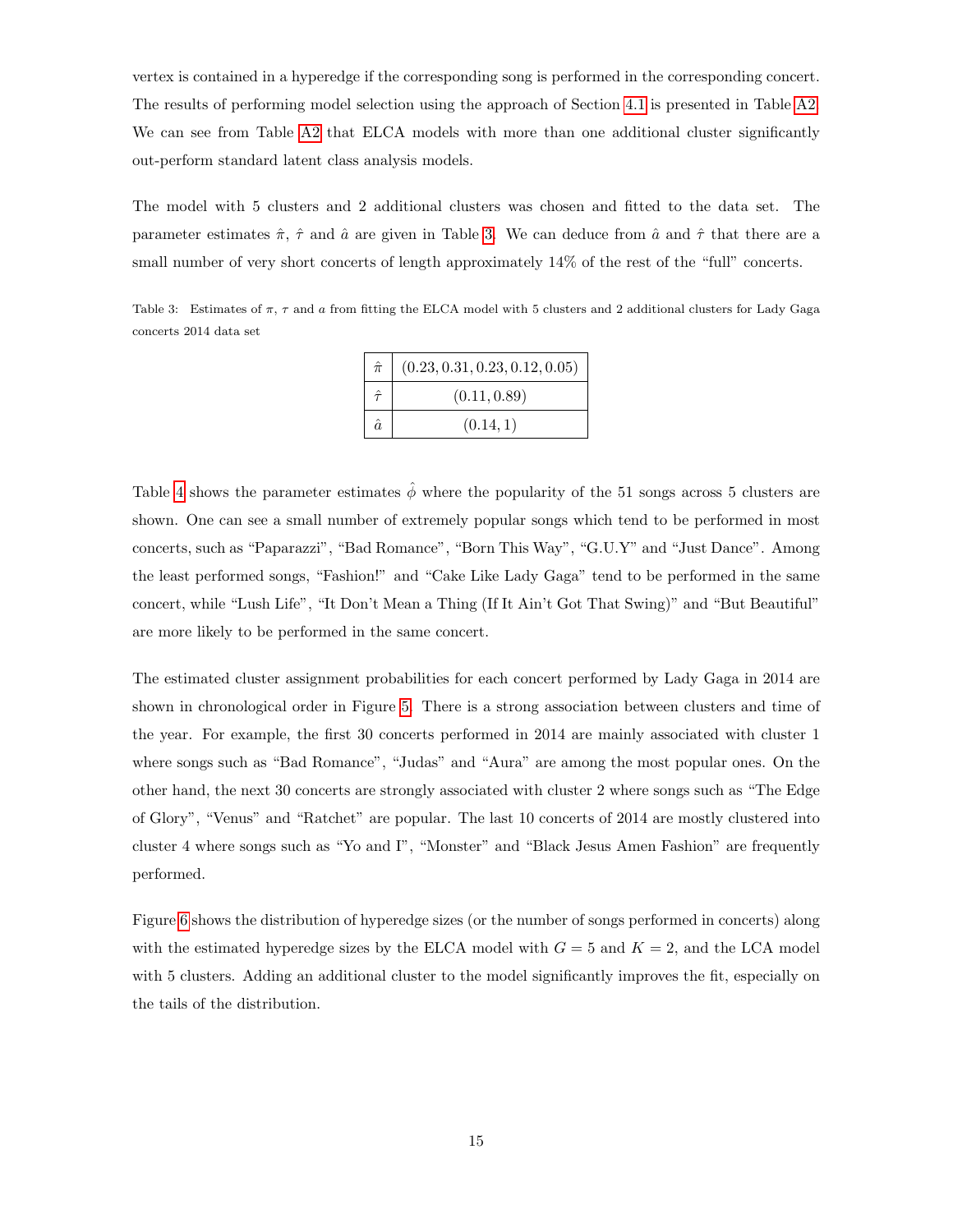| concerts 2014 data set                             |                        |           |           |           |           |
|----------------------------------------------------|------------------------|-----------|-----------|-----------|-----------|
| Songs                                              | Cluster 1              | Cluster 2 | Cluster 3 | Cluster 4 | Cluster 5 |
| Monster for Life                                   | 0.04                   | 0.00      | 0.00      | 0.00      | 0.00      |
| Fashion!                                           | 0.00                   | 0.00      | 0.68      | 0.00      | 0.00      |
| Paparazzi                                          | 1.00                   | 1.00      | 1.00      | 1.00      | 1.00      |
| <b>Bad Romance</b>                                 | 1.00                   | 1.00      | 1.00      | 1.00      | 1.00      |
| What's Up                                          | 0.12                   | 0.00      | 0.00      | 0.00      | 0.44      |
| Sophisticated Lady                                 | 0.00                   | 0.00      | 0.00      | 0.00      | 0.31      |
| Dance in the Dark                                  | 0.00                   | 0.00      | 0.00      | 0.00      | 0.44      |
| Born This Way                                      | 1.00                   | 1.00      | 1.00      | 1.00      | 1.00      |
| Judas                                              | 1.00                   | 0.87      | 0.00      | 0.00      | 0.00      |
| Partynauseous                                      | 1.00                   | 1.00      | 1.00      | 0.00      | 1.00      |
| Yo and I                                           | 1.00                   | 0.13      | 0.00      | 1.00      | 1.00      |
| I Will Always Love You                             | 0.00                   | 0.03      | 0.00      | 0.00      | 0.00      |
| Monster                                            | 0.00                   | 0.00      | 0.00      | 1.00      | 0.00      |
| Bang Bang (My Baby Shot Me Down)                   | 0.72                   | 0.00      | 0.00      | 0.00      | 1.00      |
| The Queen                                          | 0.00                   | 0.00      | 0.09      | 0.00      | 0.00      |
| Dope                                               | 1.00                   | 0.60      | 0.00      | 1.00      | 1.00      |
| Jewels N' Drugs                                    | 1.00                   | 1.00      | 1.00      | 0.00      | 1.00      |
| Hair                                               | 0.00                   | 0.00      | 0.05      | 0.00      | 0.00      |
| Mary Jane Holland                                  | 1.00                   | 0.00      | 0.95      | 0.00      | 1.00      |
| G.U.Y.                                             | 1.00                   | 1.00      | 1.00      | 1.00      | 1.00      |
| MANiCURE                                           | 1.00                   | 1.00      | 1.00      | 0.00      | 1.00      |
| Lush Life                                          | 0.00                   | 0.00      | 0.00      | 0.10      | 0.51      |
| It Don't Mean a Thing (If It Ain't Got That Swing) | 0.00                   | 0.00      | 0.00      | 0.00      | 0.49      |
| You've Got a Friend                                | 0.00                   | 0.00      | 0.00      | 0.12      | 0.00      |
| The Edge of Glory                                  | 1.00                   | 1.00      | 0.04      | 0.00      | 1.00      |
| Donatella                                          | 1.00                   | 1.00      | 1.00      | 0.00      | 1.00      |
| But Beautiful                                      | 0.00                   | 0.00      | 0.00      | 0.00      | 0.31      |
| Do What U Want                                     | 1.00                   | 1.00      | 1.00      | 0.00      | 1.00      |
| Gypsy                                              | 1.00                   | 1.00      | 1.00      | 0.00      | 1.00      |
| Applause                                           | 1.00                   | 1.00      | 1.00      | 1.00      | 1.00      |
| Marry the Night                                    | 0.04                   | 0.00      | 0.05      | 0.00      | 0.44      |
| Sexxx Dreams                                       | 1.00                   | 0.97      | 1.00      | 1.00      | 1.00      |
| Another One Bites the Dust                         | 0.00                   | 0.00      | 0.00      | 0.12      | 0.00      |
| Just Dance                                         | 1.00                   | 1.00      | 1.00      | 1.00      | 1.00      |
| Cake Like Lady Gaga                                | 0.00                   | 0.00      | 0.68      | 0.00      | 0.00      |
| I Can't Give You Anything but Love, Baby           | 0.00                   | 0.03      | 0.00      | 0.00      | 0.49      |
| Black Jesus Amen Fashion                           | 0.00                   | 0.00      | 0.00      | 1.00      | 0.00      |
| Ratchet                                            | 1.00                   | 1.00      | 1.00      | 0.00      | 1.00      |
| Aura                                               | 1.00                   | 0.87      | 0.91      | 0.00      | 0.00      |
| Poker Face                                         | 1.00                   | 1.00      | 1.00      | 1.00      | 1.00      |
| Venus                                              | 1.00                   | 1.00      | 1.00      | 0.00      | 1.00      |
| If I Ever Lose My Faith in You                     | 0.00                   | 0.00      | 0.00      | 0.12      | 0.00      |
| <b>Bell Bottom Blues</b>                           | 0.04                   | 0.00      | 0.00      | 0.00      | 0.00      |
| Whole Lotta Love                                   | 0.04                   | 0.00      | 0.00      | 0.00      | 0.00      |
| Telephone                                          | 1.00                   | 1.00      | 1.00      | 0.00      | 1.00      |
| Willkommen                                         | 0.16                   | 0.00      | 0.00      | 0.00      | 0.00      |
| Brooklyn Nights                                    | 0.00                   | 0.03      | 0.00      | 0.00      | 0.00      |
| Alejandro                                          | 1.00                   | 1.00      | 1.00      | 0.00      | 1.00      |
| ARTPOP                                             | 1.00                   | 1.00      | 1.00      | 1.00      | 1.00      |
| I've Got a Crush on You                            | $\theta$ <sup>00</sup> | 0.00      | 0.05      | 0.00      | 0.00      |
| Swine                                              | 1.00                   | 0.97      | 1.00      | 0.00      | 1.00      |
|                                                    |                        |           |           |           |           |

<span id="page-15-0"></span>

|                         |  |  |  |  |  | Table 4: Estimates of $\{\phi_{ia}\}\$ from fitting the ELCA model with 5 clusters and 2 additional clusters to the Lady Gaga |  |  |
|-------------------------|--|--|--|--|--|-------------------------------------------------------------------------------------------------------------------------------|--|--|
| concerte 9014 data eet. |  |  |  |  |  |                                                                                                                               |  |  |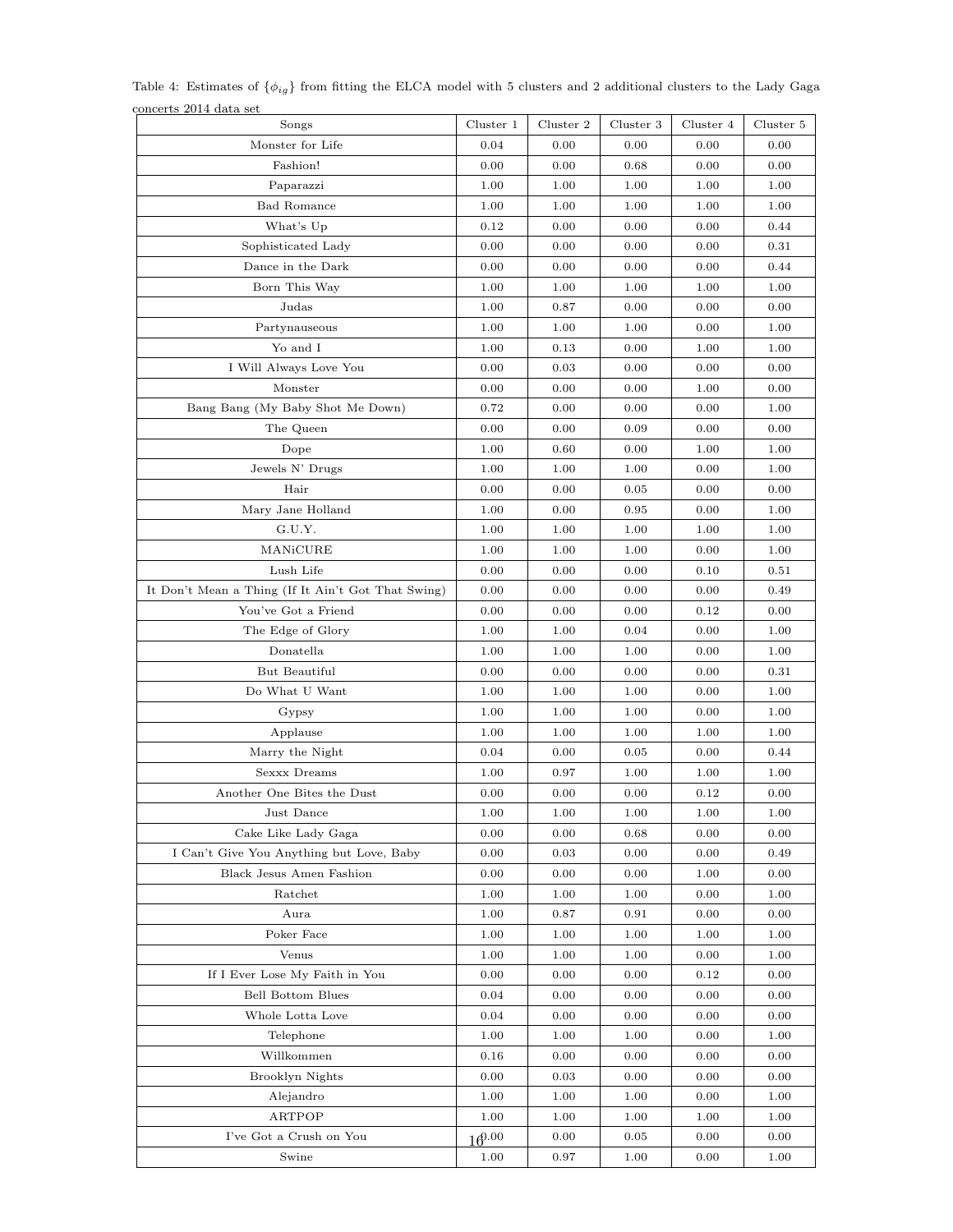

Figure 5: Probability of clusters for concerts in Lady Gaga Concerts 2014 data set

<span id="page-16-1"></span><span id="page-16-0"></span>**Histogram of sizes of hyper−edges**



Figure 6: Size distribution of hyperedges of the Lady Gaga Concerts 2014 data set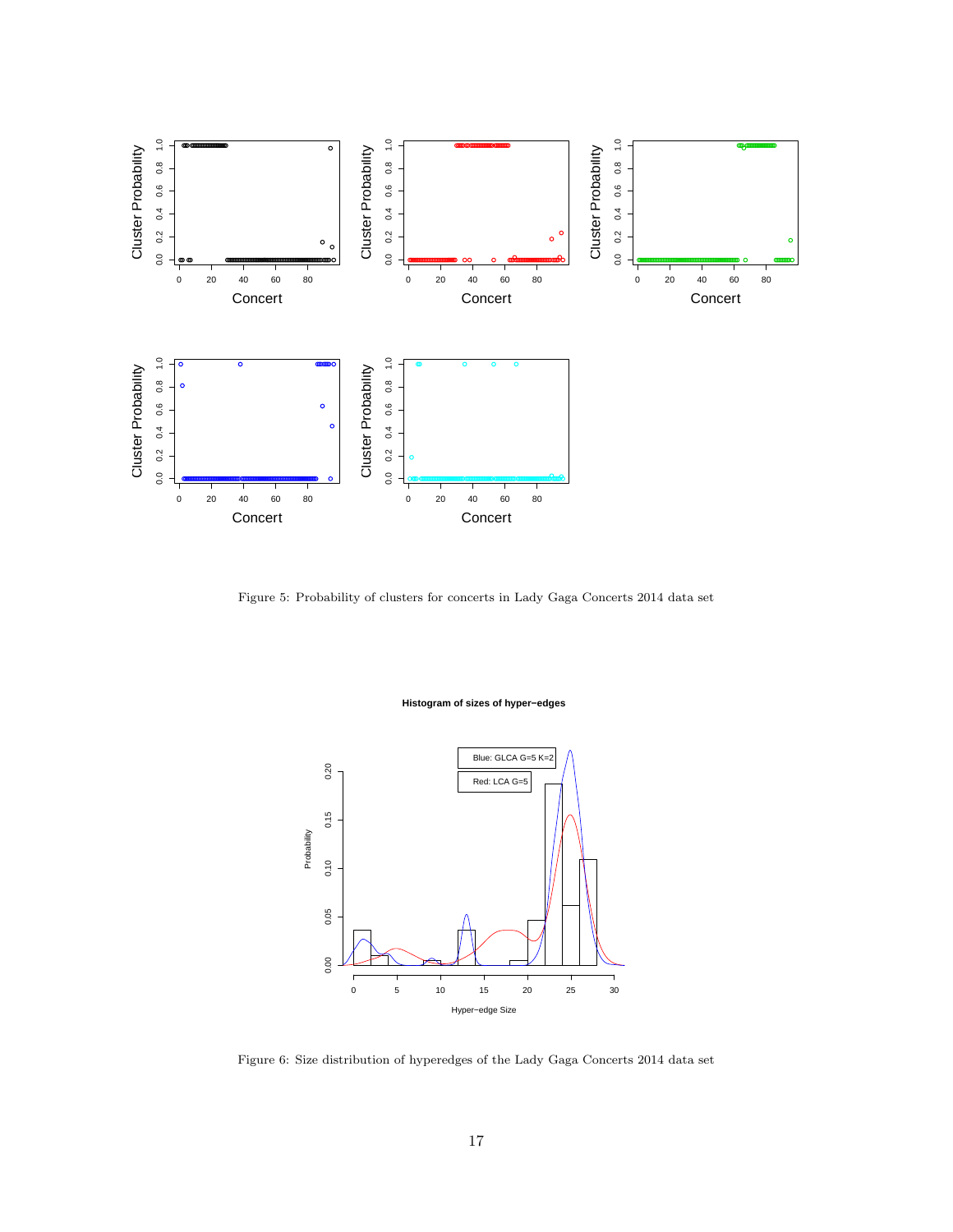#### 6. Conclusion

In this paper, we have proposed the Extended Latent Class Analysis model as a generative model for random hypergraphs. The model introduces two clustering structures for hyperedges which captures variation in sizes of hyperedges.

An EM algorithm has developed for model fitting where the M-step is implemented using a MM algorithm. Model selection is performed using cross validated likelihood method to account for the small sample sizes relative to the number of vertices.

The model has been shown to give an improved fit relative to the Latent Class Analysis model for three illustrative examples. Furthermore, the fitted model reveals interesting and interpretable structure within the vertices and hyperedges.

#### References

- <span id="page-17-0"></span>[1] Azondekon, R., Harper, Z. J., Agossa, F. R., Welzig, C. M., and McRoy, S. (2018), "Scientific authorship and collaboration network analysis on malaria research in Benin: Papers indexed in the Web of Science (1996–2016)," Global Health Research and Policy, 3, 11.
- <span id="page-17-2"></span>[2] Borgatti, S. P. and Everett, M. G. (1997), "Network analysis of 2-mode data," Soc. Networks, 19,  $243 - 269.$
- <span id="page-17-4"></span>[3] Celeux, G. and Govaert, G. (1991), "Clustering criteria for discrete data and latent class models," Journal of Classification, 8, 157–176.
- <span id="page-17-7"></span>[4] Cheng, Y. and Church, G. M. (2000), "Biclustering of expression data," in Proceedings of the Eighth International Conference on Intelligent Systems for Molecular Biology, AAAI Press, pp. 93–103.
- <span id="page-17-1"></span>[5] de Panafieu, É. (2015), "Phase transition of random non-uniform hypergraphs," *J. Discrete Al*gorithms, 31, 26–39.
- <span id="page-17-5"></span>[6] Dempster, A. P., Laird, N. M., and Rubin, D. B. (1977), "Maximum likelihood from incomplete data via the EM algorithm," J. Roy. Statist. Soc. Ser. B, 39, 1-38, with discussion.
- <span id="page-17-6"></span>[7] Dhillon, I. S., Mallela, S., and Modha, D. S. (2003), "Information-theoretic co-clustering," in Proceedings of the Ninth ACM SIGKDD International Conference on Knowledge Discovery and Data Mining, pp. 89–98.
- <span id="page-17-3"></span>[8] Doreian, P. and Batagelj, V. (2004), "Generalized blockmodeling of two-mode network data," Soc. Networks, 29–53.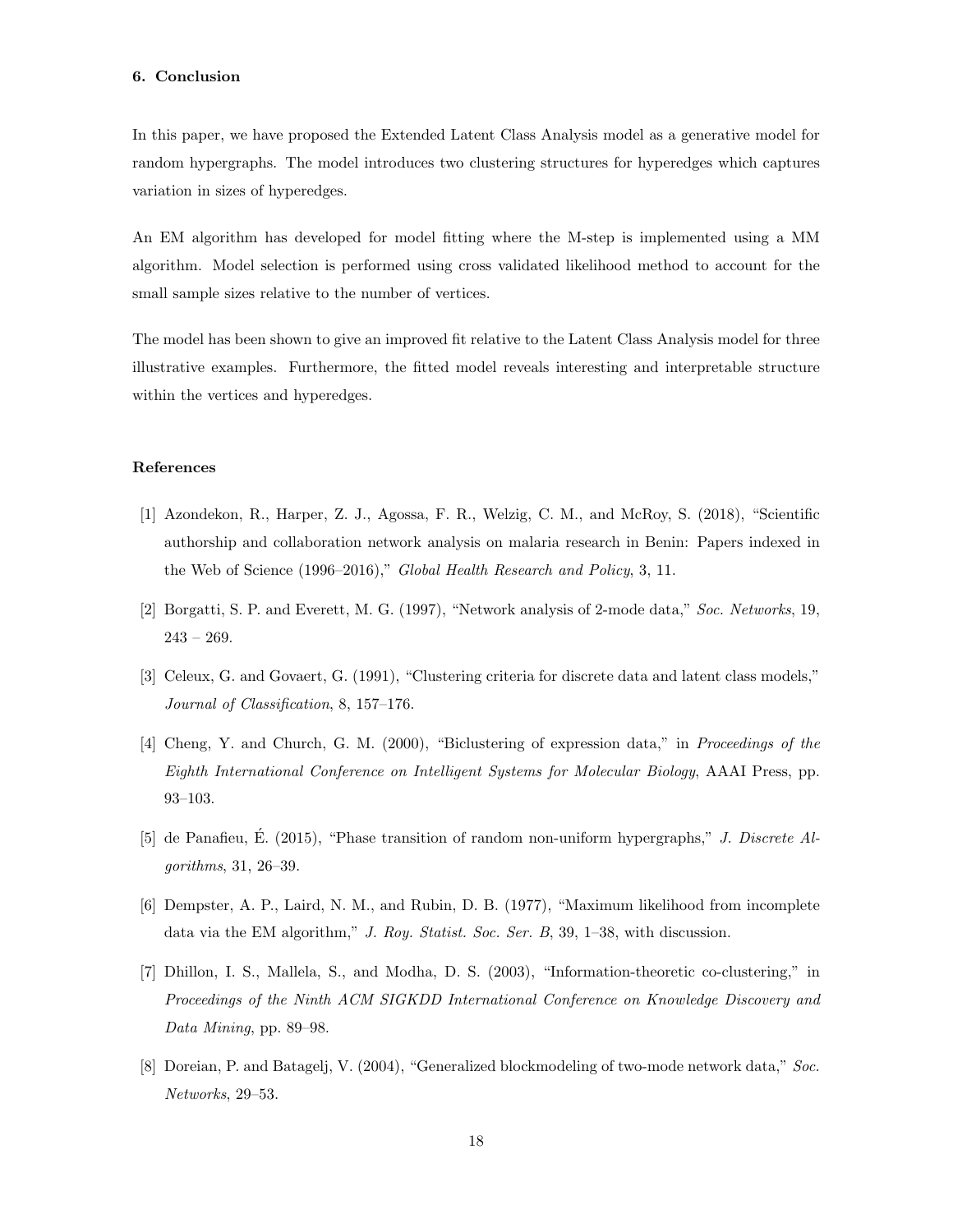- <span id="page-18-3"></span>[9] Dyer, M., Frieze, A., and Greenhill, C. (2015), "On the chromatic number of a random hypergraph," J. Combin. Theory Ser. B, 113, 68–122.
- <span id="page-18-5"></span>[10] Faust, K., Willert, K., Rowlee, D., and Skvoretz, J. (2002), "Scaling and statistical models for affiliation networks: patterns of participation among Soviet politicians during the Brezhnev era," Soc. Networks, 24, 231–259.
- <span id="page-18-7"></span>[11] Field, S., Frank, K. A., Schiller, K., Riegle-Crumb, C., and Muller, C. (2006), "Identifying positions from affiliation networks: Preserving the duality of people and events," Soc. Networks, 28, 97 – 123.
- <span id="page-18-6"></span>[12] Friel, N., Rastelli, R., Wyse, J., and Raftery, A. E. (2016), "Interlocking directorates in Irish companies using a latent space model for bipartite networks," Proc. Natl. Acad. Sci. U.S.A., 113, 6629–6634.
- <span id="page-18-8"></span>[13] Fujimoto, K., Chou, C.-P., and Valente, T. W. (2011), "The network autocorrelation model using two-mode data: Affiliation exposure and potential bias in the autocorrelation parameter," Soc. Networks, 33, 231 – 243.
- <span id="page-18-12"></span>[14] George, T. and Merugu, S. (2005), "A scalable collaborative filtering framework based on coclustering," in Proceedings of the Fifth IEEE International Conference on Data Mining, pp. 625– 628.
- <span id="page-18-2"></span>[15] Goldschmidt, C. (2005), "Critical random hypergraphs: the emergence of a giant set of identifiable vertices," Ann. Probab., 33, 1573–1600.
- <span id="page-18-9"></span>[16] Goodman, L. A. (1974), "Exploratory latent structure analysis using both identifiable and unidentifiable models," Biometrika, 61, 215–231.
- <span id="page-18-10"></span>[17] Govaert, G. and Nadif, M. (2003), "Clustering with block mixture models." Pattern Recognition, 36, 463–473.
- <span id="page-18-11"></span>[18] — (2008), "Block clustering with Bernoulli mixture models: comparison of different approaches," Comput. Statist. Data Anal., 52, 3233–3245.
- <span id="page-18-1"></span>[19] Handcock, M. S., Raftery, A. E., and Tantrum, J. M. (2007), "Model-based clustering for social networks," J. Roy. Statist. Soc. Ser. A, 170, 301–354.
- <span id="page-18-0"></span>[20] Hoff, P. D., Raftery, A. E., and Handcock, M. S. (2002), "Latent space approaches to social network analysis," J. Amer. Statist. Assoc., 97, 1090–1098.
- <span id="page-18-4"></span>[21] Holland, P. W. and Leinhardt, S. (1981), "An exponential family of probability distributions for directed graphs," J. Amer. Statist. Assoc., 76, 33–65.
- <span id="page-18-13"></span>[22] Hunter, D. R. and Lange, K. (2004), "A tutorial on MM algorithms," Amer. Statist., 58, 30–37.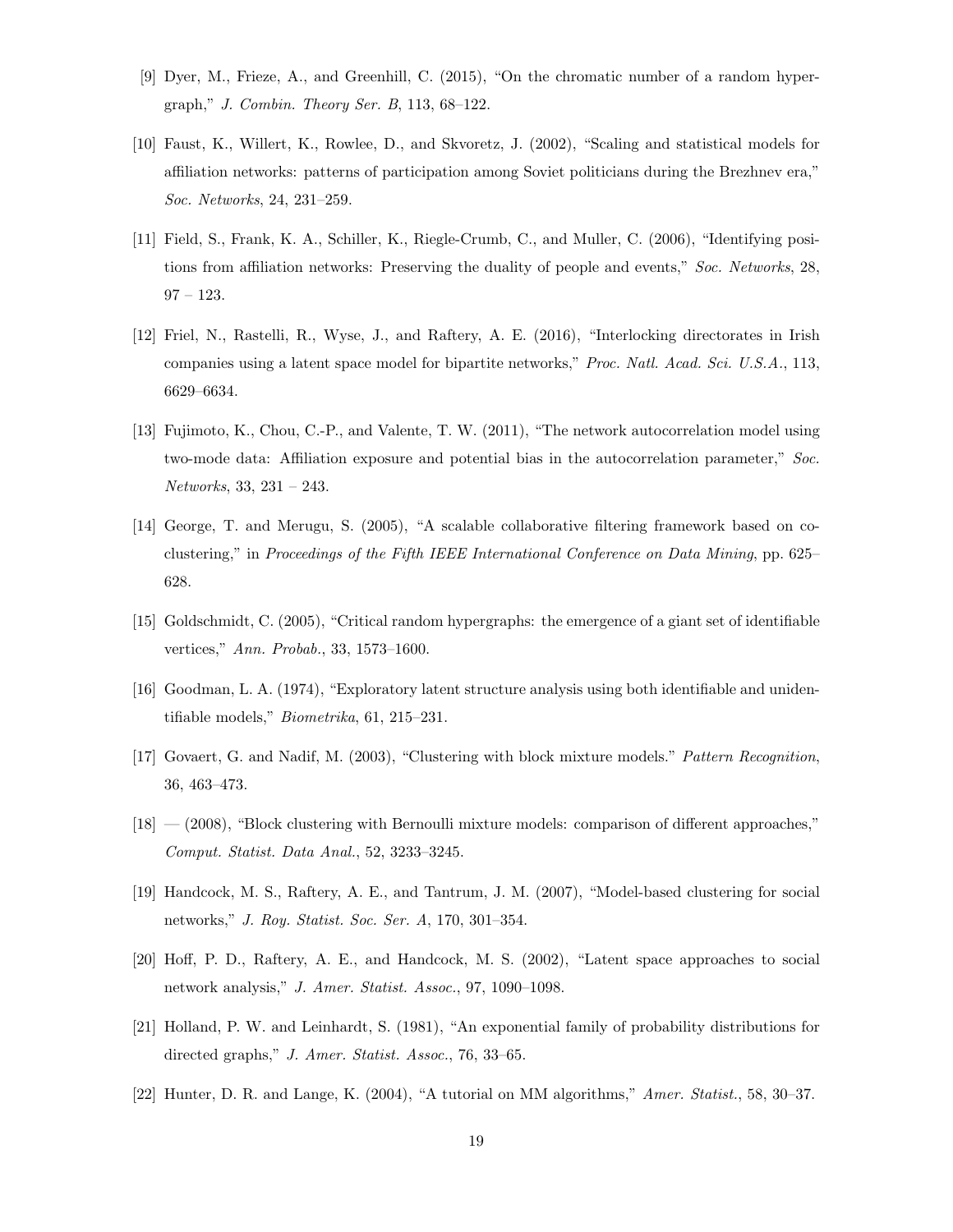- <span id="page-19-6"></span>[23] Karonski, M. and Luczak, T. (2002), "The phase transition in a random hypergraph," J. Comput. Appl. Math., 142, 125–135.
- <span id="page-19-9"></span>[24] Koskinen, J. and Edling, C. (2012), "Modelling the evolution of a bipartite network - Peer referral in interlocking directorates," Soc. Networks,  $34, 309 - 322$ , dynamics of Social Networks  $(2)$ .
- <span id="page-19-14"></span>[25] Lange, K., Hunter, D. R., and Yang, I. (2000), "Optimization transfer using surrogate objective functions," J. Comput. Graph. Statist., 9, 1–59.
- <span id="page-19-11"></span>[26] Latapy, M., Magnien, C., and Vecchio, N. D. (2008), "Basic notions for the analysis of large two-mode networks," Soc. Networks, 30, 31–48.
- <span id="page-19-1"></span>[27] Latouche, P., Birmelé, E., and Ambroise, C. (2011), "Overlapping stochastic block models with application to the French political blogosphere," Ann. Appl. Stat., 5, 309–336.
- <span id="page-19-12"></span>[28] Lazarsfeld, P. F. and Henry, N. W. (1968), Latent structure analysis, Houghton Mifflin, Boston, MA 02110, USA.
- <span id="page-19-10"></span>[29] Lind, P. G., González, M. C., and Herrmann, H. J. (2005), "Cycles and clustering in bipartite networks," Phys. Rev. E, 72, 056127.
- <span id="page-19-7"></span>[30] Lunagmez, S., Mukherjee, S., Wolpert, R. L., and Airoldi, E. M. (2017), "Geometric representations of random hypergraphs," J. Amer. Stat. Assoc., 112, 363-383.
- <span id="page-19-13"></span>[31] Meng, X.-L. and Rubin, D. B. (1993), "Maximum likelihood estimation via the ECM algorithm: a general framework," Biometrika, 80, 267–278.
- <span id="page-19-5"></span>[32] Moody, J. (2004), "The structure of a social science collaboration network: disciplinary cohesion from 1963 to 1999," Am. Sociol. Rev, 69, 213–238.
- <span id="page-19-4"></span>[33] Newman, M. E. (2004), Who Is the Best Connected Scientist? A Study of Scientific Coauthorship Networks, Berlin, Heidelberg: Springer Berlin Heidelberg, pp. 337–370.
- <span id="page-19-2"></span>[34] Newman, M. E. J. (2001), "Scientific collaboration networks. I. Network construction and fundamental results," Phys. Rev. E, 64, 016131.
- <span id="page-19-3"></span>[35] — (2001), "Scientific collaboration networks. II. Shortest paths, weighted networks, and centrality," Phys. Rev. E, 64, 016132.
- <span id="page-19-0"></span>[36] Nowicki, K. and Snijders, T. A. B. (2001), "Estimation and prediction for stochastic blockstructures," J. Amer. Statist. Assoc., 96, 1077–1087.
- <span id="page-19-8"></span>[37] Perugini, S., Gonçalves, M. A., and Fox, E. A. (2004), "Recommender systems research: a connection-centric survey," Journal of Intelligent Information Systems, 23, 107–143.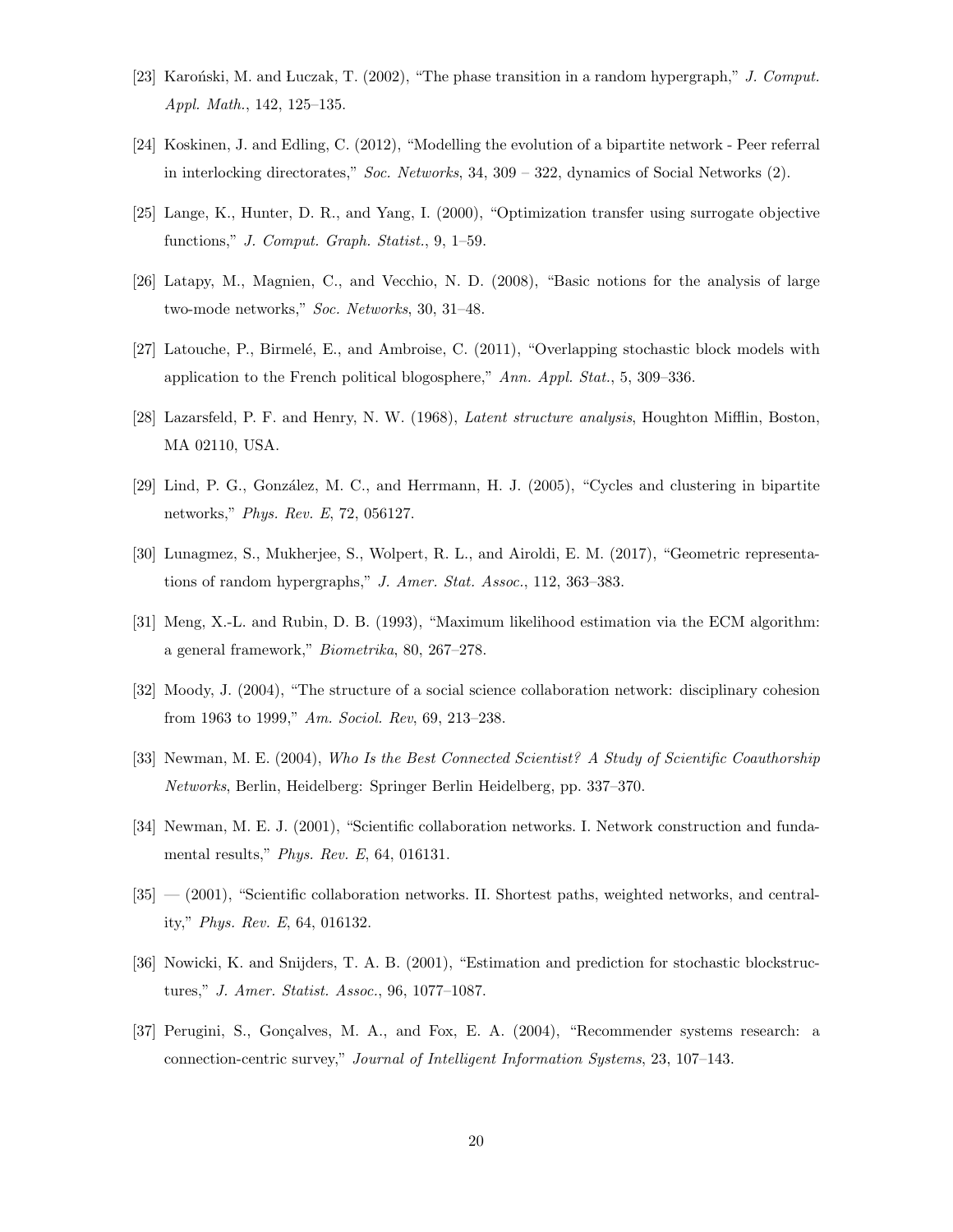- <span id="page-20-0"></span>[38] Poole, D. (2015), "On the strength of connectedness of a random hypergraph," Electron. J. Combin., 22, Paper 1.69, 16.
- <span id="page-20-8"></span>[39] Rau, A., Maugis-Rabusseau, C., Martin-Magniette, M.-L., and Celeux, G. (2015), "Co-expression analysis of high-throughput transcriptome sequencing data with Poisson mixture models," Bioinformatics, 31, 1420.
- <span id="page-20-2"></span>[40] Robins, G. and Alexander, M. (2004), "Small worlds among interlocking directors: network structure and distance in bipartite graphs," Comput. Math. Organ. Theory, 10, 69–94.
- <span id="page-20-5"></span>[41] Skvoretz, J. and Faust, K. (1999), "Logit models for affiliation networks," Sociol. Methodol, 29, 253–280.
- <span id="page-20-9"></span>[42] Smyth, P. (2000), "Model selection for probabilistic clustering using cross-validated likelihood," Statistics and Computing, 10, 63–72.
- <span id="page-20-4"></span>[43] Snijders, T. A., Lomi, A., and Torl, V. J. (2013), "A model for the multiplex dynamics of twomode and one-mode networks, with an application to employment preference, friendship, and advice," Soc. Networks, 35, 265–276.
- <span id="page-20-1"></span>[44] Stasi, D., Sadeghi, K., Rinaldo, A., Petrovic, S., and Fienberg, S. (2014), "β models for random hypergraphs with a given degree sequence," in *Proceedings of COMPSTAT 2014—21st Interna*tional Conference on Computational Statistics, pp. 593–600.
- <span id="page-20-6"></span>[45] Wang, P., Pattison, P., and Robins, G. (2013), "Exponential random graph model specifications for bipartite networks - A dependence hierarchy," Soc. Networks, 35, 211-222.
- <span id="page-20-3"></span>[46] Wang, P., Sharpe, K., Robins, G., and Pattison, P. (2009), "Exponential random graph (p\*) models for affiliation networks," Soc. Networks, 31, 12-25.
- <span id="page-20-7"></span>[47] Wang, Y. H. (1993), "On the number of successes in independent trials," Statist. Sinica, 3, 295– 312.

## Appendix A. Proof on Proposition [2.1](#page-5-0)

*Proof.* We can write  $A = \sum_{i=1}^{N} A_i$  where  $A_i = 1$  if node i appears in the hyperedge and  $A_i = 0$ otherwise. Similarly, we write  $B = \sum_{i=1}^{N} B_i$ . Let  $Z_A$  be the latent cluster assignment of  $X_A$  where  $Z_A = g$  if  $X_A$  is generated from cluster g. Let  $Z_B^{(1)}$  and  $Z_B^{(2)}$  be the latent cluster and additional clusters assignments of  $X_B$ , where  $Z_B^{(1)} = g$  and  $Z_B^{(2)} = k$  if  $X_B$  is generated from cluster g and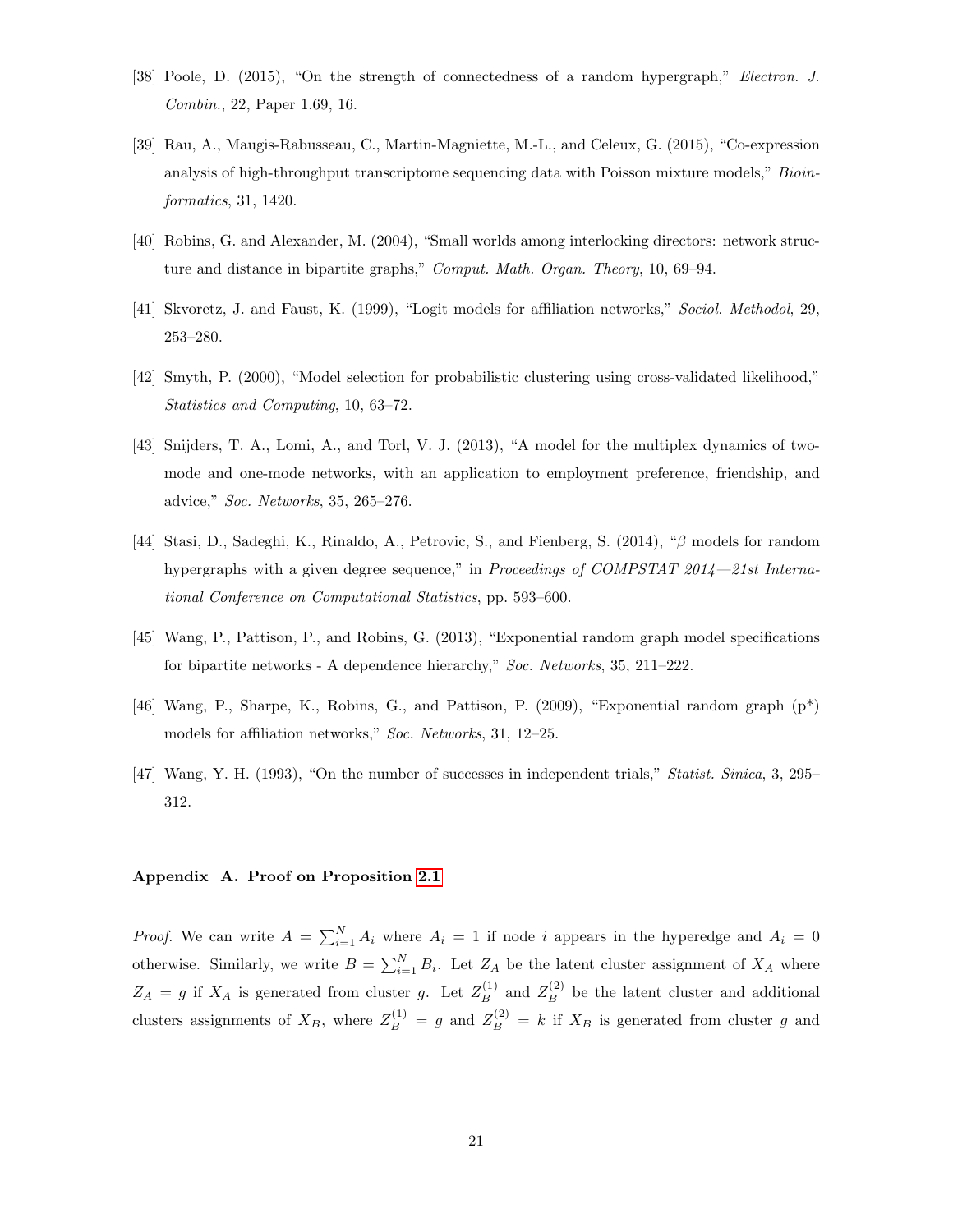additional clusters  $k$ . We have

$$
E(A) = \sum_{g=1}^{G} E(A|Z_A)Pr(Z_A = g)
$$
  
= 
$$
\sum_{g=1}^{G} \sum_{i=1}^{N} E(A_i|Z_A = g)Pr(Z_A = g)
$$
  
= 
$$
\sum_{g=1}^{G} \sum_{i=1}^{N} p_{ig}\pi_g
$$

$$
E(B) = \sum_{g=1}^{G} \sum_{k=1}^{K} E(B|Z_B^{(1)} = g, Z_B^{(2)} = k) Pr(Z_B^{(1)} = g, Z_B^{(2)} = k)
$$
  
\n
$$
= \sum_{g=1}^{G} \sum_{k=1}^{K} \sum_{i=1}^{N} E(B_i|Z_B^{(1)} = g, Z_B^{(2)} = k) Pr(Z_B^{(1)} = g, Z_B^{(2)} = k)
$$
  
\n
$$
= \sum_{g=1}^{G} \sum_{k=1}^{K} \sum_{i=1}^{N} \phi_{ig} a_k \tau_k \pi_g
$$
  
\n
$$
= \sum_{g=1}^{G} \sum_{i=1}^{N} p_{ig} \tau_g
$$
  
\n
$$
= E(A)
$$

For the variance of the LCA model, we have that

$$
Var(A) = \sum_{i=1}^{N} Var(A_i) + 2 \sum_{i < j}^{N} Cov(A_i, A_j)
$$

where

$$
Var(A_i) = E(A_i^2) - E(A_i)^2
$$
  
=  $Pr(A_i = 1) - Pr(A_i = 1)^2$   
=  $\sum_{g=1}^{G} p_{ig} \pi_g - \left(\sum_{g=1}^{G} p_{ig} \pi_g\right)^2$ 

$$
Cov(A_i, A_j) = E(A_iA_j) - E(A_i)E(A_j)
$$
  
=  $Pr(A_i = A_j = 1) - Pr(A_i = 1)Pr(A_j = 1)$   
=  $\sum_{g=1}^{G} p_{ig}p_{jg}\pi_g - \left(\sum_{g=1}^{G} p_{ig}\pi_g\right)\left(\sum_{g=1}^{G} p_{jg}\pi_g\right)$ 

Hence, we have that

$$
Var(A) = \sum_{i=1}^{N} \sum_{g=1}^{G} p_{ig} \pi_g - \sum_{i=1}^{N} \left( \sum_{g=1}^{G} p_{ig} \pi_g \right)^2
$$

$$
+ 2 \sum_{i < j}^{N} \sum_{g=1}^{G} p_{ig} p_{jg} \pi_g - 2 \sum_{i < j}^{N} \left( \sum_{g=1}^{G} p_{ig} \pi_g \right) \left( \sum_{g=1}^{G} p_{jg} \pi_g \right)
$$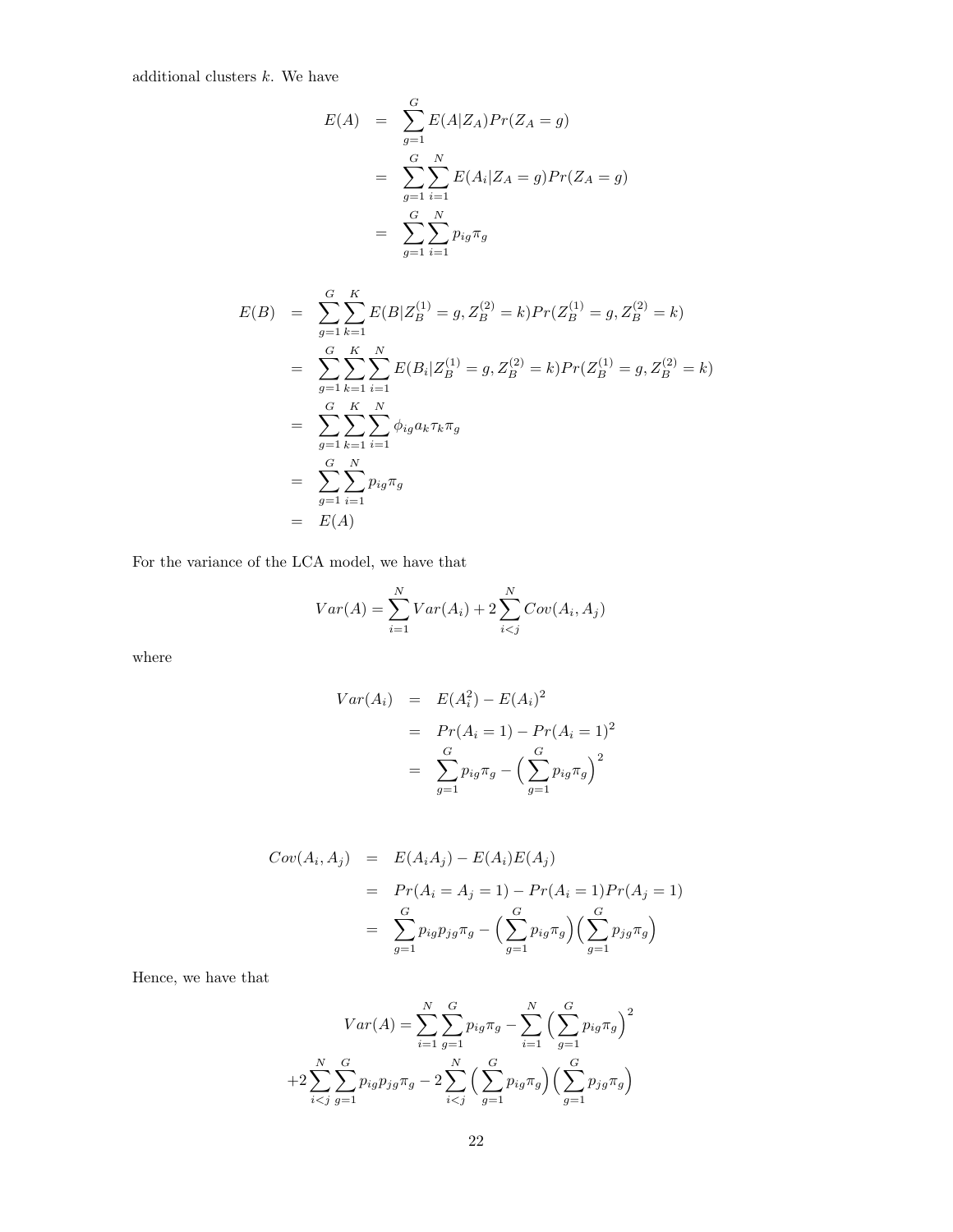Now,

$$
Var(B) = \sum_{i=1}^{N} Var(B_i) + 2 \sum_{i < j}^{N} Cov(B_i, B_j)
$$

$$
Var(B_i) = Pr(B_i = 1) - Pr(B_i = 1)^2
$$
  
= 
$$
\sum_{g=1}^{G} \sum_{k=1}^{K} \phi_{ig} a_k \tau_k \pi_g - \left(\sum_{g=1}^{G} \sum_{k=1}^{K} \phi_{ig} a_k \tau_k \pi_g\right)^2
$$
  
= 
$$
\sum_{g=1}^{G} p_{ig} \pi_g - \left(\sum_{g=1}^{G} p_{ig} \pi_g\right)^2
$$

$$
Cov(B_i, B_j) = Pr(B_i = B_j = 1) - Pr(B_i = 1)Pr(B_j = 1)
$$
  
= 
$$
\sum_{g=1}^{G} \sum_{k=1}^{K} \phi_{ig} \phi_{jg} a_k^2 \pi_g \tau_k - \left(\sum_{g=1}^{G} p_{ig} \pi_g\right) \left(\sum_{g=1}^{G} p_{jg} \pi_g\right)
$$

We have

$$
Var(B) = \sum_{i=1}^{N} \sum_{g=1}^{G} p_{ig} \pi_g - \sum_{i=1}^{N} \left( \sum_{g=1}^{G} p_{ig} \pi_g \right)^2
$$

$$
+ 2 \sum_{i < j}^{N} \sum_{g=1}^{G} \sum_{k=1}^{K} \phi_{ig} \phi_{jg} a_k^2 \pi_g \pi_k - 2 \sum_{i < j}^{N} \left( \sum_{g=1}^{G} p_{ig} \pi_g \right) \left( \sum_{g=1}^{G} p_{jg} \pi_g \right)
$$

Now,

$$
Var(B) - Var(A) = 2 \sum_{i < j}^{N} \sum_{g=1}^{G} \sum_{k=1}^{K} \phi_{ig} \phi_{jg} a_k^2 \pi_g \tau_k - 2 \sum_{i < j}^{N} \sum_{g=1}^{G} p_{ig} p_{jg} \pi_g
$$
  

$$
= 2 \sum_{i < j}^{N} \sum_{g=1}^{G} \left( \sum_{k=1}^{K} \phi_{ig} \phi_{jg} a_k^2 \tau_k - p_{ig} p_{jg} \right) \pi_g
$$
  

$$
= 2 \sum_{i < j}^{N} \sum_{g=1}^{G} \phi_{ig} \phi_{jg} \left( \sum_{k=1}^{K} a_k^2 \tau_k - \left( \sum_{k=1}^{K} a_k \tau_k \right)^2 \right) \pi_g
$$

To show the quantity above is non-negative, we have to show that

$$
\sum_{k=1}^{K} a_k^2 \tau_k - \left(\sum_{k=1}^{K} a_k \tau_k\right)^2 \ge 0
$$

which follows from Jensen's inequality.

 $\Box$ 

# Appendix B. M-step of EM Algorithm

For the M-step, we need to maximize  $Q(\theta|\theta^{(t)})$  with respect to the model parameters  $\{\phi_{ig}\},\{a_k\},\{\pi_g\}$ and  $\{\tau_k\}$ .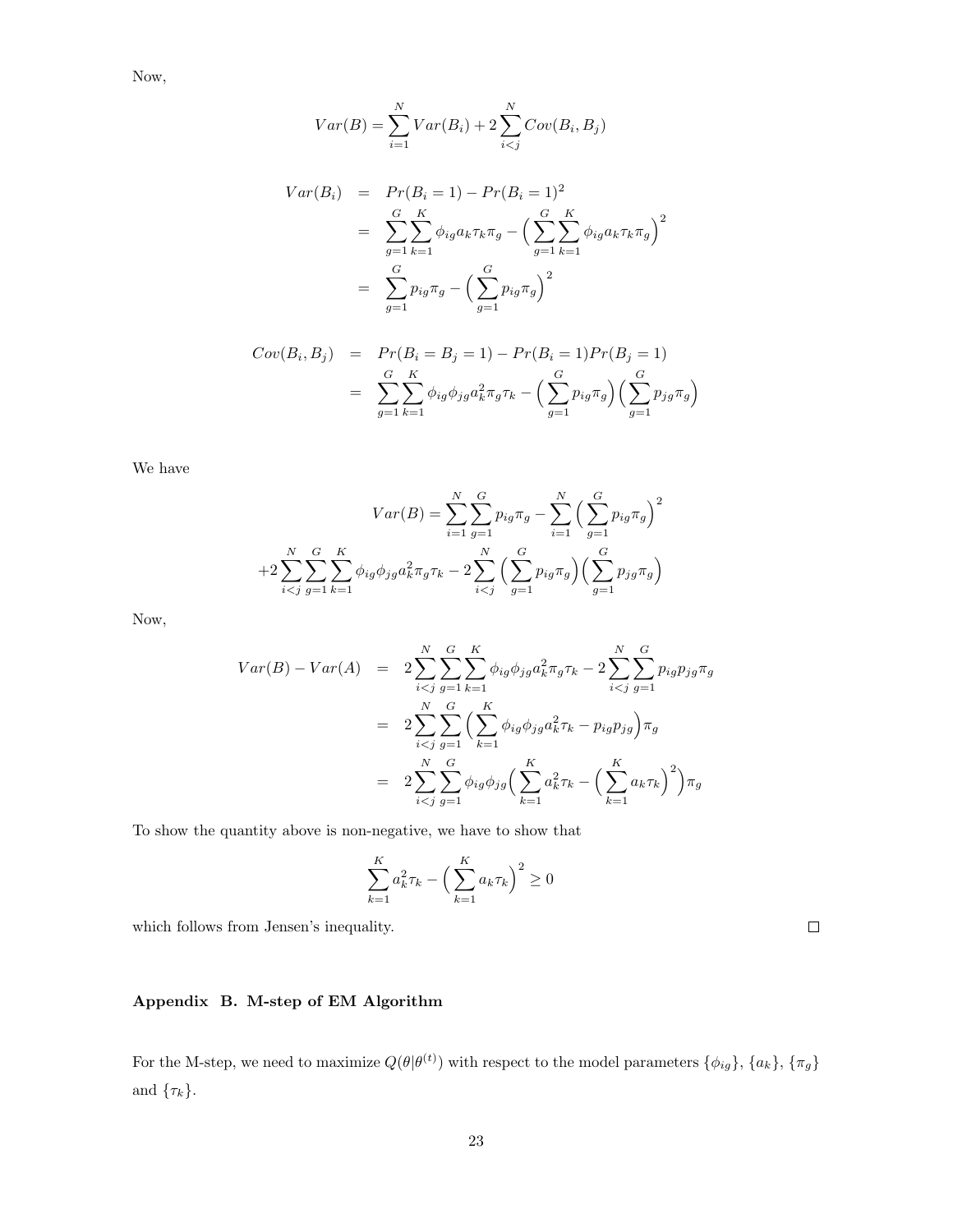Appendix B.1. Maximize w.r.t. φig

For fixed i and g, the objective function retaining terms involving  $\phi_{ig}$  can be written as

<span id="page-23-0"></span>
$$
Q = \sum_{j=1}^{M} \sum_{k=1}^{K} Z_{jg}^{(1)} Z_{jk}^{(2)} (x_{ij} \log(\phi_{ig}) + (1 - x_{ij}) \log(1 - a_k \phi_{ig}))
$$
(B.1)

Since an analytic expression for  $\arg \max_{\phi_{ig}} \{Q\}$  does not exist due to the term  $\log(1-a_k\phi_{ig})$ , we apply the MM (Minorization Maximization) algorithm [\[22\]](#page-18-13). We first apply a quadratic lower bound on the concave function  $\log(1 - a_k \phi_{ig})$  for  $k < K$ . We let

$$
f(\phi_{ig}) = \log(1 - a_k \phi_{ig}).
$$

We then have

$$
\frac{\partial f}{\partial \phi_{ig}} = \frac{-a_k}{1 - a_k \phi_{ig}}
$$

$$
\frac{\partial^2 f}{\partial \phi_{ig}^2} = \frac{-a_k^2}{(1 - a_k \phi_{ig})^2} \ge \frac{-a_k^2}{(1 - a_k)^2}
$$

Hence, we have

$$
\log(1 - a_k \phi_{ig}) \ge \log(1 - a_k \phi_{ig}^{(t)}) + \left(\frac{-a_k}{1 - a_k \phi_{ig}^{(t)}}\right) (\phi_{ig} - \phi_{ig}^{(t)}) + \frac{1}{2} \left(\frac{-a_k^2}{(1 - a_k)^2}\right) (\phi_{ig} - \phi_{ig}^{(t)})^2
$$

Hence, the objective function in [\(B.1\)](#page-23-0) up to an additive constant can be minorized by the function below.

<span id="page-23-1"></span>
$$
Q_{lower} = \sum_{j=1}^{M} \sum_{k=1}^{K} Z_{jg}^{(1)} Z_{jk}^{(2)} x_{ij} \log(\phi_{ig}) + \sum_{j=1}^{M} \sum_{k=1}^{K-1} Z_{jg}^{(1)} Z_{jk}^{(2)} (1 - x_{ij})
$$
(B.2)  

$$
\left( \left( \frac{-a_k}{1 - a_k \phi_{ig}^{(t)}} \right) \phi_{ig} + \frac{1}{2} \left( \frac{-a_k^2}{(1 - a_k)^2} \right) (\phi_{ig} - \phi_{ig}^{(t)})^2 \right)
$$

$$
+ \sum_{j=1}^{M} Z_{jg}^{(1)} Z_{jk}^{(2)} (1 - x_{ij}) \log(1 - \phi_{ig})
$$

To simplify the expression above, we define the quantities below.

$$
A_1 = \sum_{j=1}^{M} \sum_{k=1}^{K} Z_{jg}^{(1)} \widehat{Z}_{jk}^{(2)} x_{ij}
$$

$$
A_2 = \sum_{j=1}^{M} Z_{jg}^{(1)} \widehat{Z}_{jK}^{(2)} (1 - x_{ij})
$$

$$
B_1 = \sum_{j=1}^{M} \sum_{k=1}^{K-1} Z_{jg}^{(1)} \widehat{Z}_{jk}^{(2)} (1 - x_{ij}) \frac{-a_k}{1 - a_k \phi_{ig}^{(t)}}
$$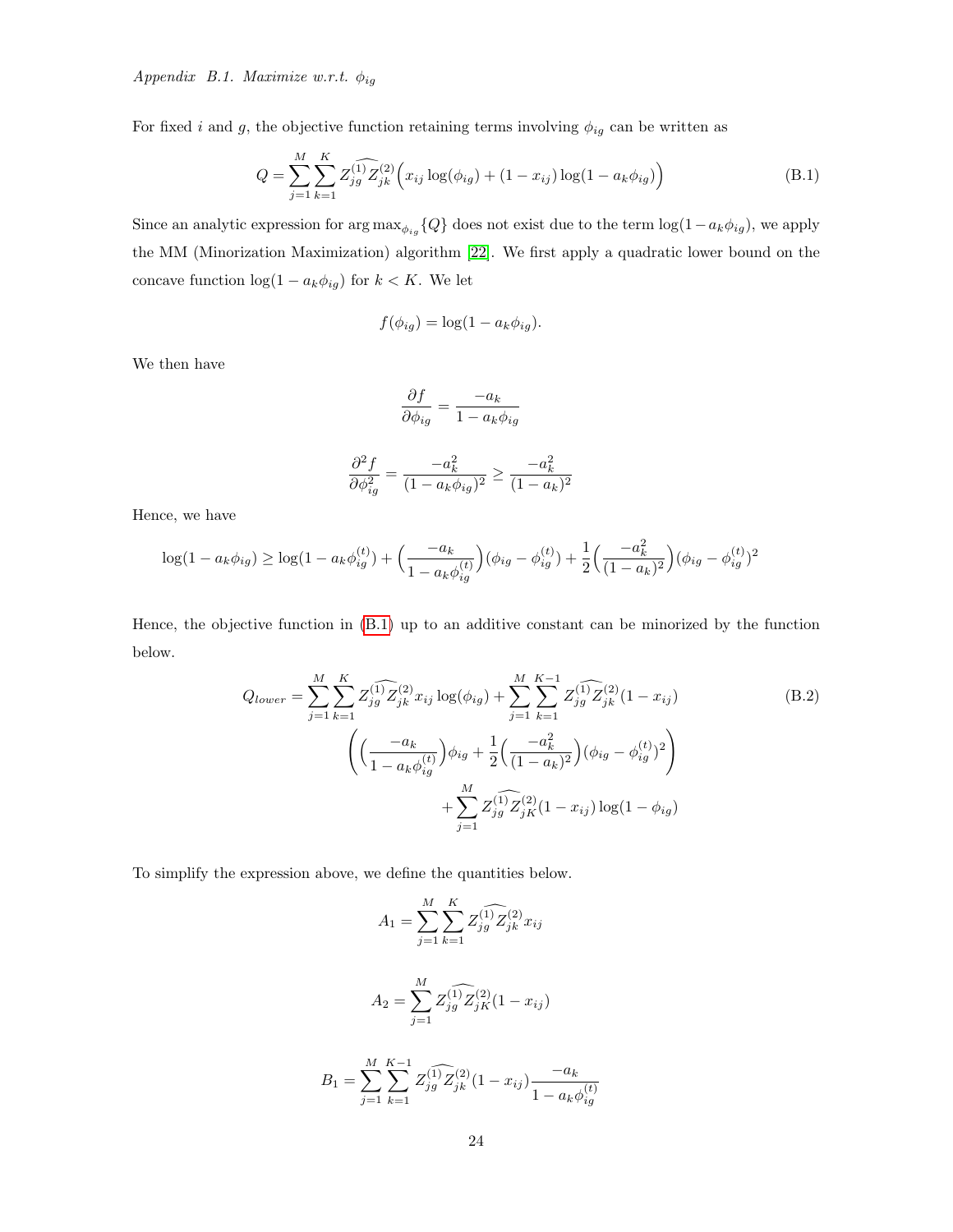$$
B_2 = \sum_{j=1}^{M} \sum_{k=1}^{K-1} Z_{jg}^{(1)} \widehat{Z}_{jk}^{(2)} (1 - x_{ij}) \frac{1}{2} \frac{-a_k^2}{(1 - a_k)^2}
$$

Now, the lower bound in [\(B.2\)](#page-23-1) can be written as below.

$$
Q_{lower} = A_1 \log(\phi_{ig}) + A_2 \log(1 - \phi_{ig}) + B_1 \phi_{ig} + B_2 (\phi_{ig} - \phi_{ig}^{(t)})^2
$$

Taking derivative with respect to  $\phi_{ig}$ , we have

$$
\frac{A_1}{\phi_{ig}} - \frac{A_2}{1 - \phi_{ig}} + B_1 + 2B_2\phi_{ig} - 2B_2\phi_{ig}^{(t)} = 0
$$

Let  $C = B_1 - 2B_2 \phi_{ig}^{(t)}$ , we have

<span id="page-24-0"></span>
$$
\phi_{ig}^3 - \frac{2B_2 - C}{2B_2} \phi_{ig}^2 - \frac{C - A_1 - A_2}{2B_2} \phi_{ig} - \frac{A_1}{2B_2} = 0
$$
 (B.3)

Solving the cubic equation above results in the update for  $\phi_{ig}$ .

# Appendix B.2. Maximize w.r.t.  $a_k$

For a fixed k, the objective function [\(3\)](#page-7-0) retaining terms involving  $a_k$  can be expressed as

<span id="page-24-1"></span>
$$
Q = \sum_{j=1}^{M} \sum_{g=1}^{G} Z_{jg}^{(1)} Z_{jk}^{(2)} \left( \sum_{i=1}^{N} x_{ij} \log(a_k) + (1 - x_{ij}) \log(1 - a_k \phi_{ig}) \right).
$$
 (B.4)

Since an analytic expression for  $\arg \max_{a_k} \{Q\}$  does not exist due to the term  $\log(1 - a_k \phi_{ig})$ , we apply the MM (Minorization Maximization) algorithm. We first apply a quadratic lower bound on the concave function

$$
\log(1 - a_k \phi_{ig}) \ge \log(1 - a_k^{(t)} \phi_{ig}) + \left(\frac{-\phi_{ig}}{1 - a_k^{(t)} \phi_{ig}}\right)(a_k - a_k^{(t)}) + \frac{1}{2} \left(\frac{-\phi_{ig}^2}{(1 - \phi_{ig})^2}\right)(a_k - a_k^{(t)})^2
$$

Hence, [\(B.4\)](#page-24-1) up to an additive constant can be minorized by the function below.

$$
Q_{lower} = \left(\sum_{j=1}^{M} \sum_{g=1}^{G} Z_{jg}^{(1)} \overline{Z}_{jk}^{(2)} \sum_{i=1}^{N} x_{ij}\right) \log(a_k) + \sum_{j=1}^{M} \sum_{g=1}^{G} Z_{jg}^{(1)} \overline{Z}_{jk}^{(2)} \sum_{i=1}^{N} (1 - x_{ij})
$$
(B.5)  

$$
\left(\frac{-\phi_{ig}}{1 - a_k^{(t)} \phi_{ig}} a_k + \frac{1}{2} \left(\frac{-\phi_{ig}^2}{(1 - \phi_{ig})^2}\right) (a_k - a_k^{(t)})^2\right)
$$

 $\setminus$ 

To simply the expression above, we define the following quantities.

 $\boldsymbol{B}$ 

$$
A = \sum_{j=1}^{M} \sum_{g=1}^{G} Z_{jg}^{(1)} Z_{jk}^{(2)} \sum_{i=1}^{N} x_{ij}
$$

$$
= \sum_{j=1}^{M} \sum_{g=1}^{G} Z_{jg}^{(1)} Z_{jk}^{(2)} \sum_{i=1}^{N} (1 - x_{ij}) \Big( \frac{-\phi_{ig}}{1 - a_k^{(t)} \phi_{ig}}
$$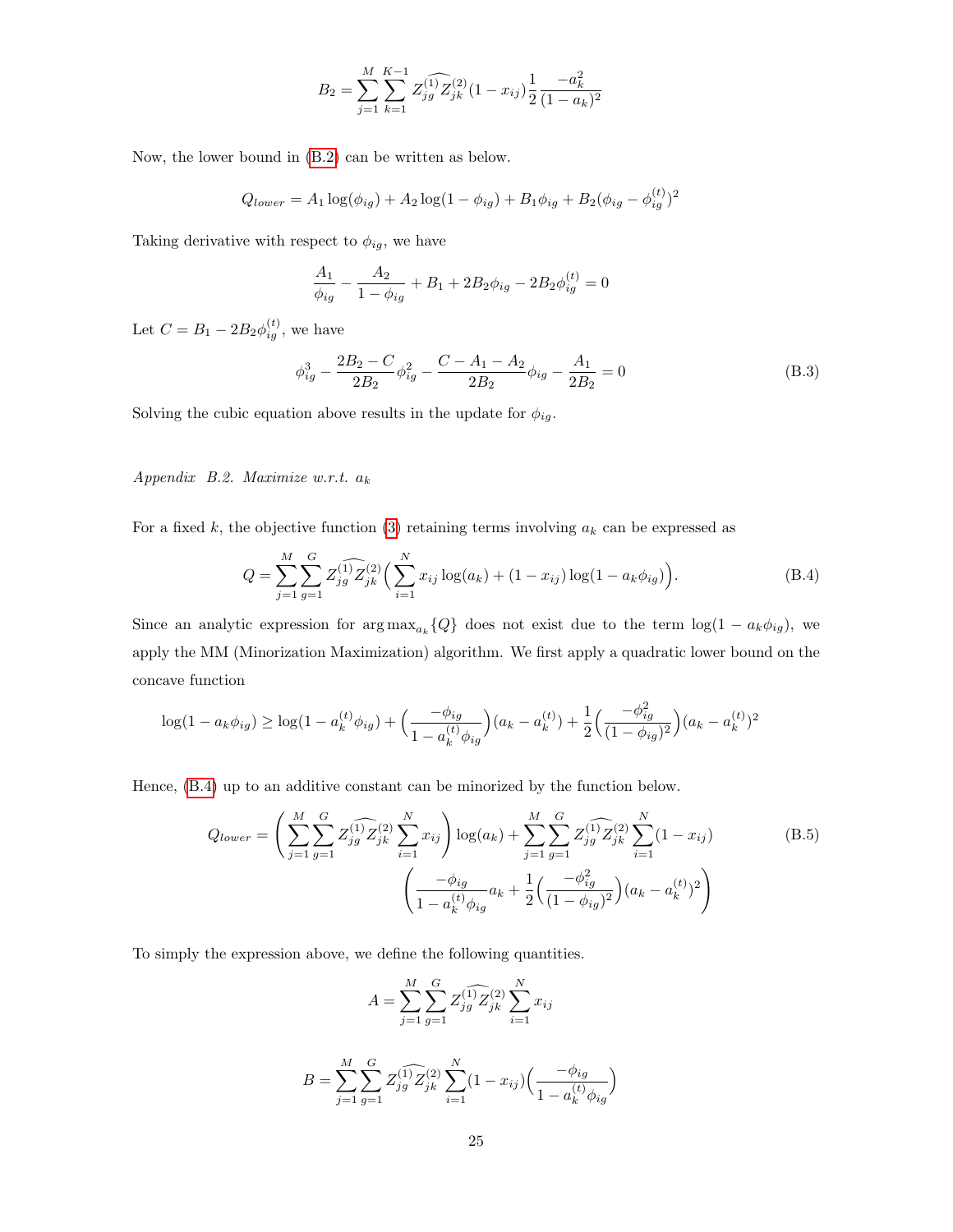$$
C = \sum_{j=1}^{M} \sum_{g=1}^{G} Z_{jg}^{(1)} Z_{jk}^{(2)} \sum_{i=1}^{N} (1 - x_{ij}) \frac{1}{2} \left( \frac{-\phi_{ig}^2}{(1 - \phi_{ig})^2} \right)
$$

Taking derivative of  $(B.4)$  with respect to  $a_k$ , we have

$$
\frac{\partial Q_{lower}}{\partial a_k} = \frac{A}{a_k} + B + 2C(a_k - a_k^{(t)}) = 0
$$

Let  $D = (\frac{B}{2C} - a_k^{(t)})$  $k^{(t)}$ ,  $E = -\frac{A}{2C}$ , we have

<span id="page-25-0"></span>
$$
\hat{a}_k = \left(E + \frac{D^2}{4}\right)^{1/2} - \frac{D}{2}
$$
\n(B.6)

Appendix B.3. Maximize w.r.t.  $\pi_g$  and  $\tau_k$ 

The update for  $\pi_g$  and  $\tau_k$  are straightforward and are given below.

<span id="page-25-1"></span>
$$
\hat{\pi}_g \propto \sum_{j=1}^{M} \sum_{k=1}^{K} Z_{jg}^{(1)} \widehat{Z}_{jk}^{(2)} \tag{B.7}
$$

<span id="page-25-2"></span>
$$
\hat{\tau}_k \propto \sum_{j=1}^{M} \sum_{g=1}^{G} Z_{jg}^{(1)} \widehat{Z}_{jk}^{(2)} \tag{B.8}
$$

# Appendix C. Model Selection & Data Description

| No. of Clusters             | Table Al. Model Selection for the Star Wars Data Set<br>No. of Additional Clusters | Cross Validated Loglikelihood |
|-----------------------------|------------------------------------------------------------------------------------|-------------------------------|
|                             | 1                                                                                  | $-194.77$                     |
|                             | $\overline{2}$                                                                     | $-206.18$                     |
| $\mathcal{D}_{\mathcal{L}}$ | 1                                                                                  | $-194.39$                     |
| $\overline{2}$              | $\overline{2}$                                                                     | $-193.92$                     |
| $\overline{2}$              | 3                                                                                  | $-194.63$                     |
| 3                           | 1                                                                                  | $-194.12$                     |
| 3                           | $\overline{2}$                                                                     | $-190.78$                     |
| 3                           | 3                                                                                  | $-194.96$                     |
| 4                           |                                                                                    | $-194.99$                     |

|--|